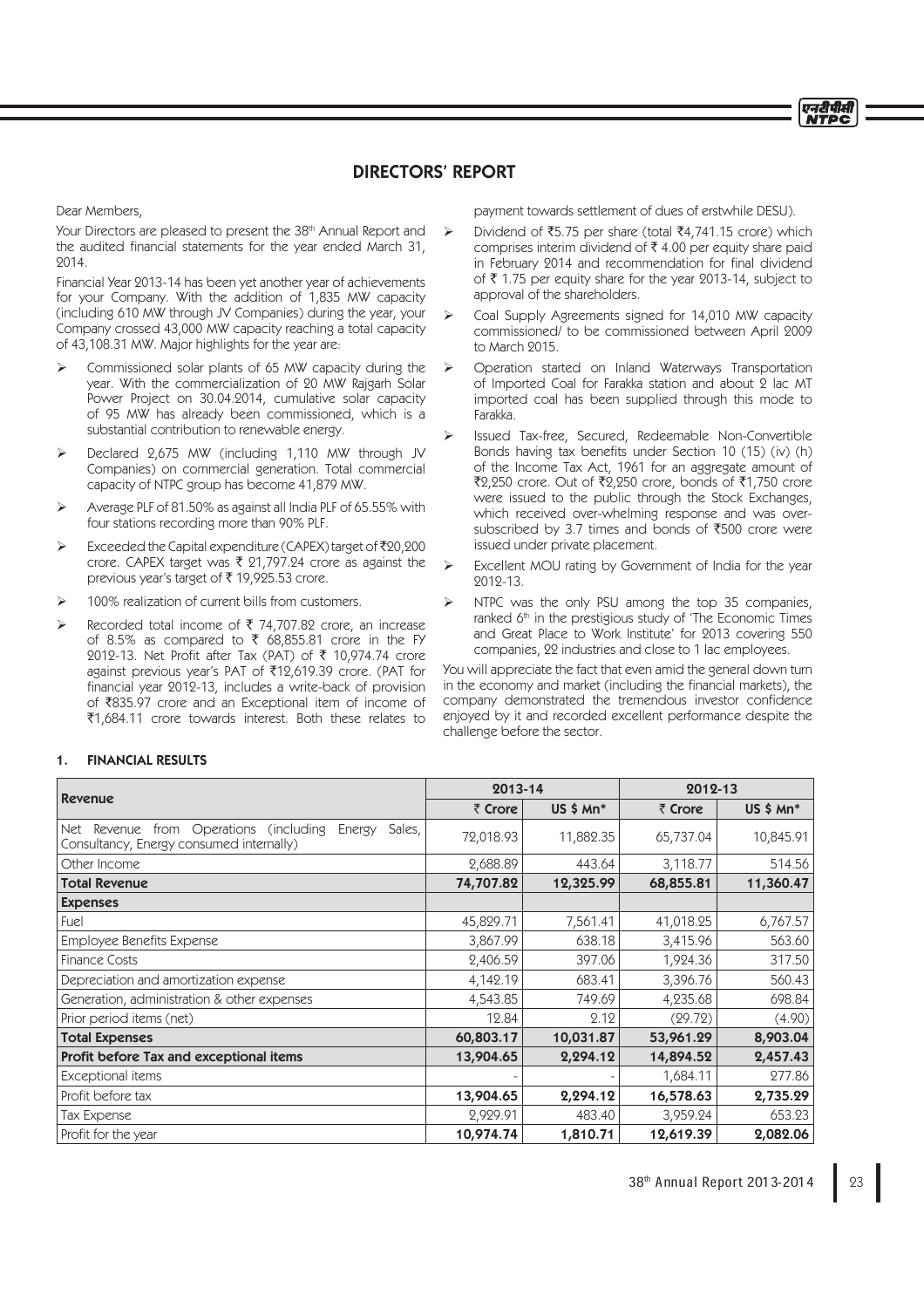एनरीपीसी<br>NTPC

| <b>Appropriations:</b>              | 2013-14  |                | 2012-13  |                |
|-------------------------------------|----------|----------------|----------|----------------|
|                                     | ₹ Crore  | $US$ \$ $Mn^*$ | ₹ Crore  | $US$ \$ $Mn^*$ |
| Transfer to bond redemption reserve | 576.08   | 95.05          | 492.79   | 81.31          |
| Transfer to general reserve         | 5,000.00 | 824.95         | 6,500.00 | 1,072.43       |
| Transfer to capital reserve         | 4.98     | 0.82           | 0.97     | 0.16           |
| Interim dividend                    | 3.298.19 | 544.17         | 3,092.07 | 510.16         |
| Proposed dividend                   | 1.442.96 | 238.07         | 1,649.09 | 272.08         |
| Tax on dividend                     | 804.74   | 132.77         | 781.87   | 129.00         |

 $*1US \xi = \xi$  60.61 as on March 31, 2014

### 2. OFFER FOR SALE TO EMPLOYEES

 In terms of CCEA's approval dated 26.11.2012 and Department of Disinvestment's communication dated 26.06.2013, Offer for Sale of NTPC's Equity Shares by Government of India to the Eligible Employees was successfully concluded and the proceeds amounting to ₹48,16,38,656/- was credited to the account of Government of India. A total of 34,83,320 shares were allotted to 3,407 employees.

 Consequent upon sale of shares from Government of India to the eligible employees, the equity holding of Government of India in NTPC has reduced to 74.96% from 75%.

#### 3. DIVIDEND

### 3.1 Interim and Final Dividend:

In addition to interim dividend of  $\bar{\tau}$  4.00 per equity share paid in February 2014, your Directors have recommended a final dividend of  $\overline{\tau}$  1.75 per equity share for the year 2013-14. With this the total dividend for the year is  $\overline{5}5.75$ per equity share of ₹10/- each. In the year 2012-13 also, the total dividend paid was  $\overline{55.75}$  per equity share of  $\overline{5}10$ /- each (including special dividend of  $\overline{5}1.25$  per share).

 The total dividend payout is 43.20% and the total dividend payout including dividend tax is 50.53% of profit after tax. The final dividend shall be paid after your approval at the Annual General Meeting.

 The dividend has been recommended in accordance with your Company's policy of balancing dividend pay-out with the requirement of deployment of internal accruals for its growth plans.



 Your Directors believe that growth of the company through capacity addition, backward and forward integration and strategic diversification of its operations would lead to increase in shareholders' value.

#### 4. OPERATIONAL PERFORMANCE

#### 4.1 Generation:

 During the year, the power stations of your Company generated 233.284 BUs (248 BUs including JVs) of electricity (including solar power) which was 24.26% (25.80% including that generation by JVs) of the total power generated in India (without Bhutan import).

 The total power generated by the Company has registered an increase of 0.54% over the previous years' generation of 232.028 BUs. The total generation contributed by coal stations is 220.700 BUs during the year against generation of 212.329 BUs last year registering a growth of 3.94%.

 Generation from coal based units could have been still higher but due to less generation schedule there was generation loss of 23.083 BUs. The coal based stations of your company operated at average Plant Load Factor (PLF) of 81.50% (All India PLF 65.55%) and average Availability Factor of 90.32% on bus bar during the year. During the year, 4 coal based stations out of 16 achieved more than 90% PLF.

 The gas stations having a capacity of 4,017 MW achieved annual generation of 12.569 BUs at a PLF of 35.72% as against 19.699 BUs last year mainly due to less generation schedule which accounted for a generation loss of 20.652 BUs. The average declared capacity of gas based stations for the year was 95.24% as compared to 93.14% during previous year.

### Management Discussion and Analysis Report

 Management Discussion and Analysis Report for the year under review, as stipulated under Clause 49 of the Listing Agreement with the Stock Exchanges in India and as per Guidelines on Corporate Governance for CPSEs issued by Department of Public Enterprises, GOI, is presented in Annex-I to this Report.

### 5. COMMERCIAL PERFORMANCE

#### 5.1 Billing and Realisation

 Your Company has realized 100% payment of current bills raised for sale of power, thus achieving this feat for the eleventh consecutive year.

 Most of the customers were making their payments within 60 days of billing and had established LCs at 105% of the average monthly billing.

The Company has realized ₹2,520.08 Crore (₹ 835.97 crore as principal and  $\bar{\tau}$  1,684.11 crore as interest and surcharge) towards DESU dues payable by Government of NCT of Delhi.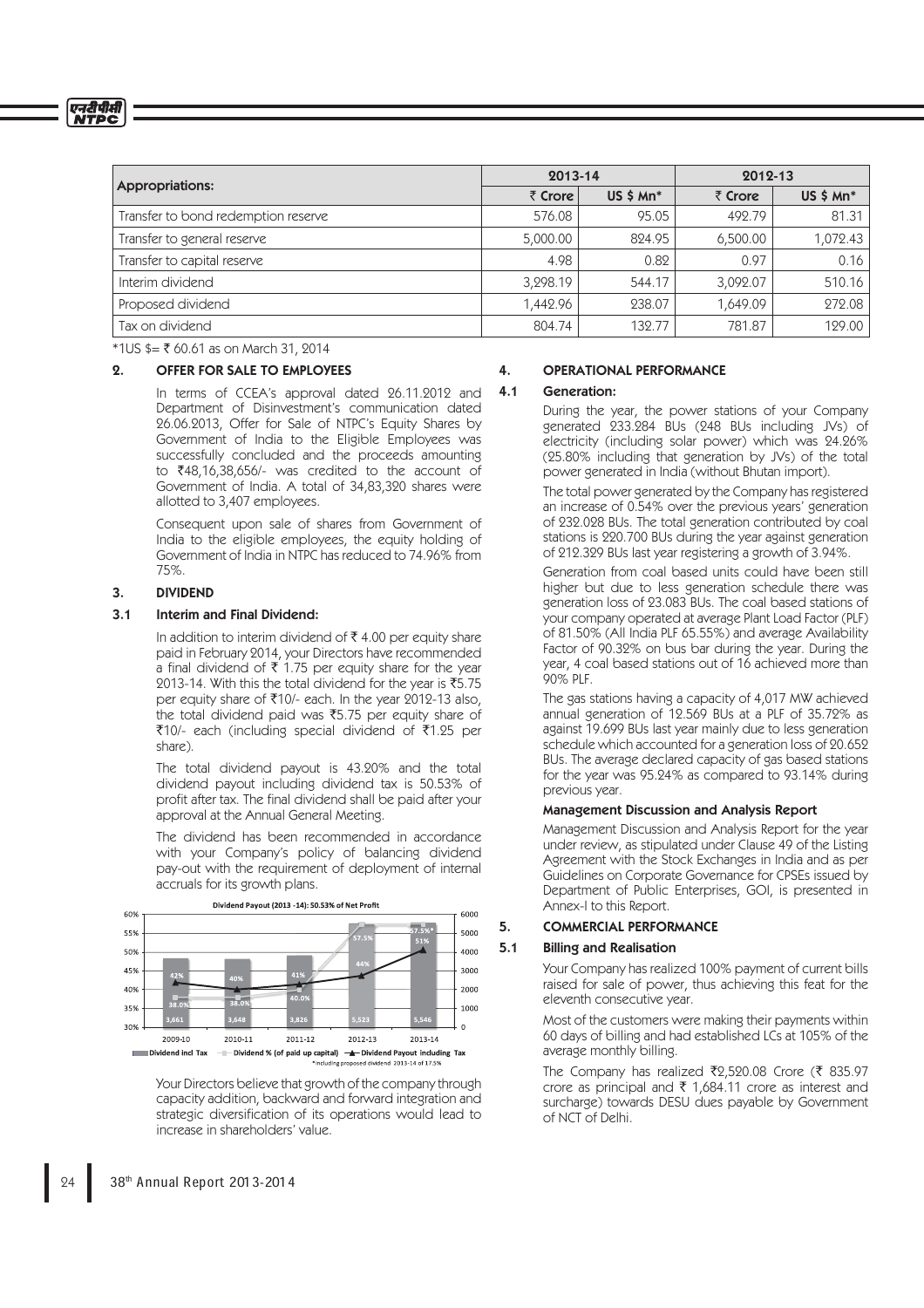

# 5.2 Rebate Scheme for realization of dues:

 In order to encourage early and full realization of dues, your Company has formulated a special scheme called 'NTPC Rebate Scheme'. In this Scheme for 2013-14, graded rebate was given to those customers who were making due payment upto 55th day of billing.

The Rebate Scheme for 2014-15 has been modified to align with CERC Regulations for 2014-19 keeping other provisions similar to 2013-14.

# 5.3 Commercial Capacity:

 The following units were declared commercial during the year 2013-14, adding 2,675 MW (including 65MW of solar capacity) to commercial capacity of your Company:

| Project/ Unit                                                                              | <b>Capacity</b><br>(MW) | COD <sup>*</sup> |  |
|--------------------------------------------------------------------------------------------|-------------------------|------------------|--|
| NTPC Units- Coal Based (I)                                                                 |                         |                  |  |
| Rihand-III, Unit#2                                                                         | 500                     | 27.03.2014       |  |
| Vindhyachal-IV, Unit#2                                                                     | 500                     | 27.03.2014       |  |
| Mauda-I, Unit#2                                                                            | 500                     | 30.03.2014       |  |
| Total (I)                                                                                  | 1,500                   |                  |  |
| NTPC Units-Renewable Energy Units (II)                                                     |                         |                  |  |
| Ramagundam Solar PV                                                                        | 10                      | 29.01.2014       |  |
| Talcher Solar PV                                                                           | 10                      | 28.03.2014       |  |
| Faridabad Solar PV                                                                         | 5                       | 31.03.2014       |  |
| Unchahar Solar PV                                                                          | 10                      | 31.03.2014       |  |
| Rajgarh Solar PV                                                                           | 30                      | 31.03.2014       |  |
| Total (II)                                                                                 | 65                      |                  |  |
| <b>NTPC's JV Units- Coal Based (III)</b>                                                   |                         |                  |  |
| Jhajjar, Unit#3 (JV with IPGCL<br>and HPGCL)                                               | 500                     | 26.04.2013       |  |
| Vallur, Unit#2 (JV with<br>TANGEDCO)                                                       | 500                     | 25.08.2013       |  |
| Kanti, Unit#1 (subsidiary of<br>NTPC in JV with BSPGCL)                                    | 110                     | 01.11.2013       |  |
| Total (III)                                                                                | 1,110                   |                  |  |
| <b>Total Capacity declared</b><br>commercial during 2013-<br>14(incl. JVs) $(l)+(ll)+(ll)$ | 2,675                   |                  |  |

\* COD- Commercial Operation Date

Further, after the close of financial year 2013-14, 20 MW capacity of Rajgarh Solar PV was declared commercial on 30.04.2014.

# 5.4 Tariff Regulations:

 Central Electricity Regulatory Commission (CERC) has issued the CERC (Terms and Conditions of Tariff) Regulations, 2014 on 21.02.2014, which are applicable for the period 01.04.2014 to 31.03.2019. The tariff of electricity generated from NTPC stations would be determined by CERC based on these regulations for the above mentioned period. The salient features of Tariff Regulations 2014-19 are discussed in the Management Discussion and Analysis Report.

> Being aggrieved on certain provisions of the CERC (Terms and Conditions of Tariff) Regulations, 2014, your Company has filed a writ petition before the Hon'ble High Court of Delhi.

### 5.5 Strengthening Customer Relationship:

 Customer Relationship Management (CRM) initiative has been taken by your company towards strengthening relationship with the customers. This is also reflected in the Core Values of your Company (BE COMMITTED) which emphasize 'Customer Focus' as one of the key values of NTPC.

 Under CRM, your Company has designed and executed several structured activities with the objective of sharing of experiences, capturing the feedback and expectations. Based on the feedback received from the customers, the Company provides various support services to them, identifies potential areas of cooperation and shares best practices with the customer utilities. During 2013-14, 62 such services were provided to the customers on the basis of the requirement expressed by various customers.

 Your Company conducted Power Meet with top level officials and Business Partner Meets with middle level officials of beneficiaries to discuss various issues and sharing of experiences. In 2013-14, Power Meet was organized with the top officials of Southern Region beneficiaries and 4 Business Partner Meets were conducted with 9 beneficiaries of different regions.

 Besides the above, NTPC has rolled out a Customer Satisfaction Index (CSI) Survey for gathering customers' feedback and responding to their requirements. This initiative serves as a useful tool for further strengthening Customer Relationship and better appreciation of our business.

### 5.6 Other Activities:

 250 MW power has been allocated by the Ministry of Power from the unallocated quota of NTPC stations for export to Bangladesh through NVVN.

# 6. INSTALLED CAPACITY

### 6.1 Installed Capacity of NTPC Group:

 During the year 2013-14, your Company added 1,835 MW as per details given below:

| Project/ Unit installed during<br>FY 2013-14            | Capacity (MW) |  |  |
|---------------------------------------------------------|---------------|--|--|
| NTPC owned                                              |               |  |  |
| <b>Coal Based Power Projects</b>                        |               |  |  |
| Barh-II, Unit#4                                         | 660           |  |  |
| Rihand, Unit #6                                         | 500           |  |  |
| Renewable Energy Projects                               |               |  |  |
| Ramagundam Solar PV                                     | 10            |  |  |
| Unchahar Solar PV                                       | 10            |  |  |
| Talcher Kaniha Solar PV                                 | 10            |  |  |
| Faridabad Solar PV                                      | 5             |  |  |
| Rajgarh Solar PV                                        | 30            |  |  |
| Under JVs (Coal Based Power Projects)                   |               |  |  |
| Kanti (subsidiary of NTPC in JV with<br>BSPGCL), Unit#1 | 110           |  |  |
| Vallur (JV with TANGEDCO), Unit# 3                      | 500           |  |  |
| <b>Addition during FY 2013-14</b>                       | 1,835         |  |  |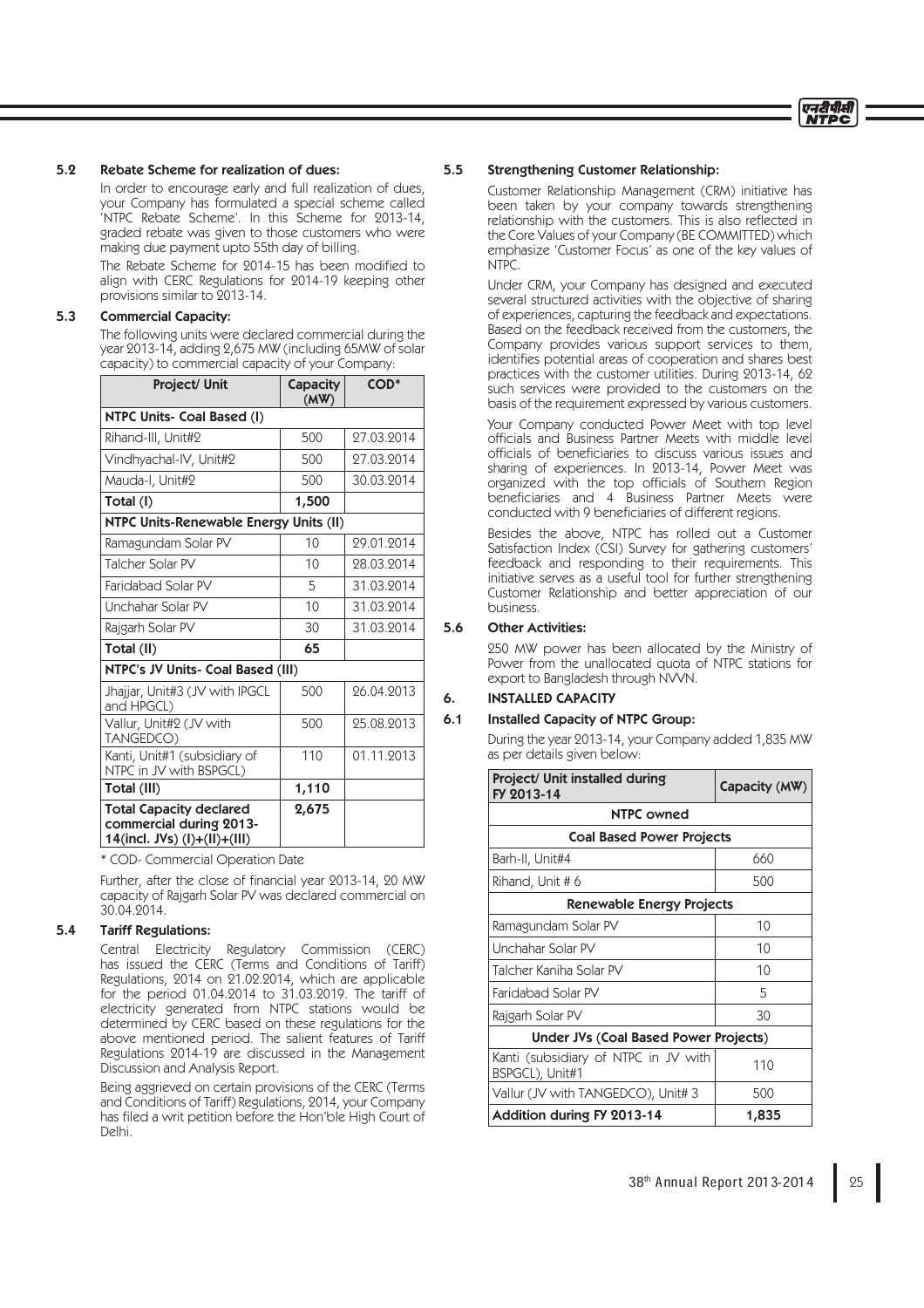With above capacity addition during 2013-14, capacity added in the first two years of 12th Plan Period has reached 6,005 MW against 12th Plan target of 14,038 MW.

 The total installed capacity of the NTPC Group was 41,184 MW as on 31.03.2013. For gas based power projects, till now the capacity was indicated based on Net Guaranteed Output as per Main Plant Specifications. It has been revised to capacity at Generator Terminal w.e.f. 01.04.2014. Accordingly, the installed capacity as on 01.04.2014 has become 43,108.31 MW as tabulated below:

| <b>Owned by NTPC</b>                     | <b>MW</b> |
|------------------------------------------|-----------|
| Coal based projects                      | 33,015.00 |
| Gas based projects                       | 4,017.23  |
| Renewable Energy Projects                | 75.00     |
| Sub-total                                | 37,107.23 |
| <b>Joint Ventures &amp; Subsidiaries</b> |           |
| Coal based projects                      | 4,034.00  |
| Gas based projects                       | 1,967.08  |
| Sub-total                                | 6,001.08  |
| Total                                    | 43,108.31 |

# 7. CAPACITY ADDITION PROGRAM

 Your Company has adopted a multi-pronged growth strategy which includes capacity addition through green field projects, brown field expansions, joint ventures and acquisitions, towards its journey to become the world class integrated power major.

 In addition to furthering capacity addition through Coal and Gas based power projects, your Company has been pursuing enhancement of its power generation portfolio through Hydro, Renewable Energy and Nuclear energy projects.

## 7.1 Projects under Implementation

 Your Company's various projects having aggregate capacity of 22,434 MW including 4,690 MW, being undertaken by Joint Venture companies are under implementation as on 31.03.2014. This includes 20,900 MW through coal based projects, 1,534 MW through renewable energy projects, comprising 1,499 MW through hydro capacity and 35 MW through solar energy. The details of such projects are as under:

| Ongoing Projects as on 31.03.2014 |                               | Capacity<br>(MW |
|-----------------------------------|-------------------------------|-----------------|
| ı.                                | <b>NTPC owned:</b>            |                 |
| А.                                | <b>Coal Based Projects</b>    |                 |
| 1.                                | Bongaigaon, Assam             | 750             |
| 2.                                | Barh-I, Bihar                 | 1,980           |
| 3.                                | Barh-II, Unit V, Bihar        | 660             |
| 4.                                | Lara-I, Chattisgarh           | 1,600           |
| 5.                                | North Karanpura, Jharkhand    | 1,980           |
| 6.                                | Kudgi-I, Karnataka            | 2,400           |
| 7.                                | Gadarwara-I, Madhya Pradesh   | 1,600           |
| 8.                                | Vindhyachal-V, Madhya Pradesh | 500             |

| Ongoing Projects as on 31.03.2014 | Capacity<br>(MW)                                            |        |
|-----------------------------------|-------------------------------------------------------------|--------|
| 9.                                | Mouda-II, Maharashtra                                       | 1,320  |
| 10.                               | Solapur, Maharashtra                                        | 1,320  |
| 11.                               | Darlipalli, Odisha                                          | 1,600  |
|                                   | 12. Unchahar, Uttar Pradesh                                 | 500    |
|                                   | Sub Total (A)                                               | 16,210 |
| В.                                | <b>Renewable Energy Projects</b>                            |        |
|                                   | B1. Hydro Electric Power Projects (HEPP)                    |        |
|                                   | 13. Koldam, Himachal Pradesh                                | 800    |
|                                   | 14. TapovanVishnugad, Uttarakhand                           | 520    |
|                                   | 15. LataTapovan, Uttarakhand                                | 171    |
|                                   | 16. Singrauli CW Discharge (Hydro), Uttar<br>Pradesh        | 8      |
|                                   | Sub Total (B1)                                              | 1,499  |
|                                   | <b>B2. Solar Energy Projects</b>                            |        |
|                                   | 17. Rajgarh Solar PV, Madhya Pradesh*                       | 20     |
|                                   | 18. Singrauli Solar PV, Uttar Pradesh                       | 15     |
|                                   | Sub Total (B2)                                              | 35     |
|                                   | Total $I(A)+(B1)+(B2)$                                      | 17,744 |
| Ш                                 | Projects under JVs & Subsidiaries                           |        |
|                                   | Coal Based Projects                                         |        |
|                                   | 19. Nabinagar- JV with Railways, Bihar                      | 1,000  |
|                                   | 20. Muzaffarpur Expansion (MTPS)-                           |        |
|                                   | Subsidiary of NTPC in JV with BSPGCL, Bihar                 | 390    |
|                                   | 21. Nabinagar, JV with BSPGCL, Bihar                        | 1,980  |
|                                   | 22. Meja, JV with UPRVUNL, Uttar Pradesh                    | 1,320  |
| <b>Total II</b>                   |                                                             | 4,690  |
| Ш                                 | <b>Total On-Going Projects as on</b><br>31.03.2014 (I)+(II) | 22,434 |

\*Subsequently declared commercial on 30.04.2014

# 7.2 New Projects

 Currently, your Company has projects for 6,800 MW capacity under bidding. Feasibility Reports of 17,900 MW capacity have already been approved by your Board and project development activities are in various stages of completion.

 Further, West Bengal State Government has approved transfer of the proposed 2X800 MW Coal Based Katwa Project from West Bengal Power Development Corporation Limited to NTPC and your Board has also approved the proposal for taking over the Project.

# 7.3 New Technology

To meet the challenges of fulfilling India's electricity demands at affordable cost with minimum environmental impact, your Company has drawn a long term Technology Roadmap up to 2032. The technology roadmap envisages development, adoption and promotion of safe, efficient and clean technologies for entire value chain of power generation business.

Your Company is planning to set up coal fired units with ultra supercritical parameters targeting efficiency comparable to best available technology in the world. It is planning to establish integrated gasification combined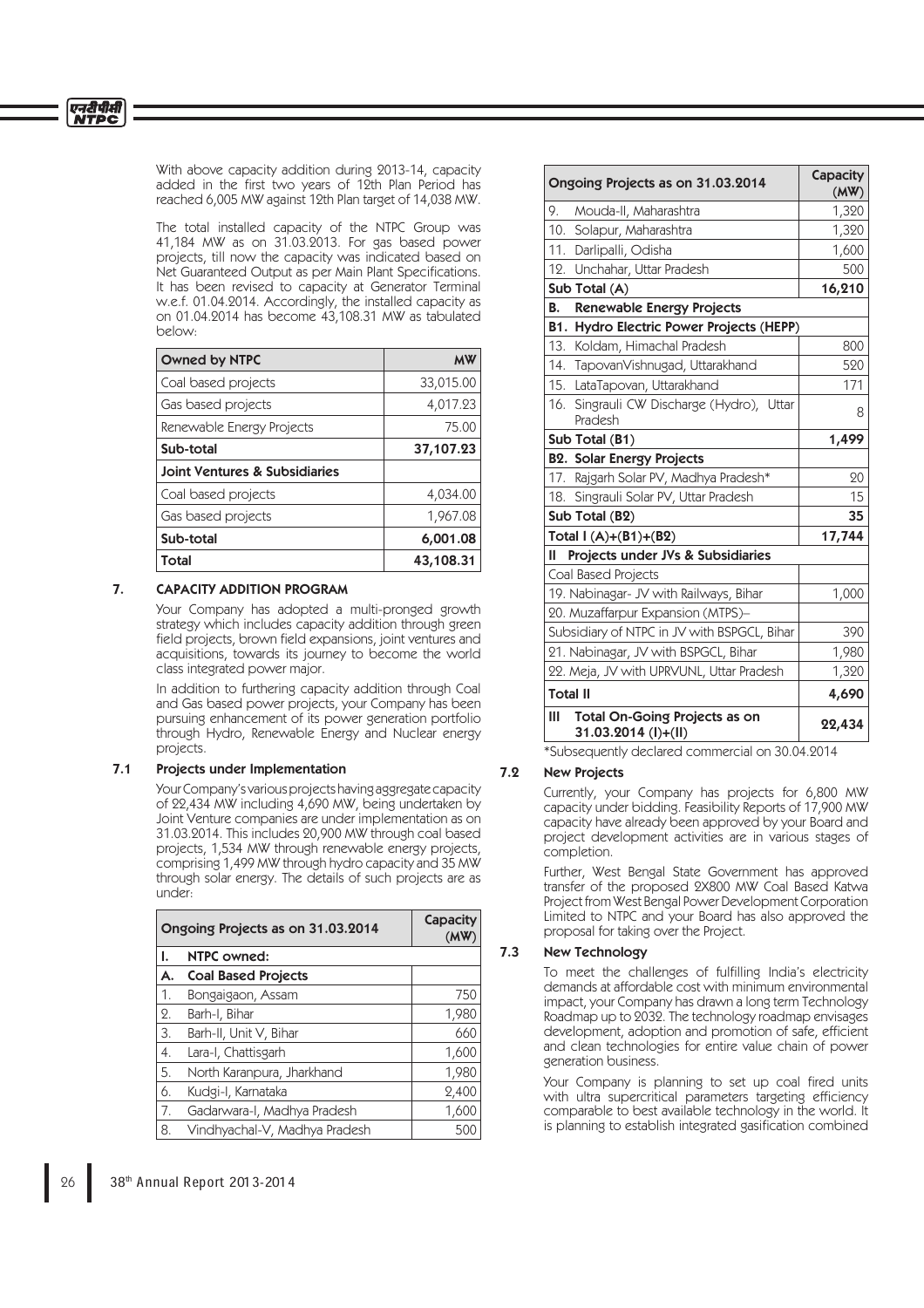

cycle for high ash Indian coal. It has planned to implement 100MWe IGCC Technology Demonstration Project at NTPC Dadri. The plant is intended to be implemented in two stages with Stage-I comprising installation and stabilization of coal gasifier, gas clean up and other associated systems and Stage-II comprising gas turbine combined plant. Stage-II shall be implemented after successful completion and stabilization of Stage-I.

 Your Company has adopted several new technologies, system and practices including combined cycle gasfired power stations, Merry-Go-Round, Distributed Digital Control & Management Information System, High Voltage Direct Current transmission, Sliding Pressure Operation of SG, Dry Ash Extraction and Disposal, 765 KV Switchyard, Ash Water Recirculation System, Liquid Waste Management System, Performance Analysis and Diagnostic Optimization, Tunnel Boring Machines and Super Critical Technologies. Three (03) numbers Super critical units of 660 MW are already under operation at Sipat-I where steam parameters are 247 kg/cm<sup>2</sup>/537°C/565°C. For all the new sub-critical 500 MW units also, reheat temperature has been increased to  $565^{\circ}$ C resulting in 0.7% gain in efficiency over conventional sub-critical 500 MW units.

 Your Company has entered into MOU with BHEL and Indira Gandhi Centre for Atomic Research (IGCAR) for indigenous development of advanced ultra super critical technology which will have enhanced efficiency of around 46% and about 15-20% less CO<sub>2</sub> emission as compared to conventional 500 MW sub-critical thermal power plants. The program is targeted to deliver a plant having 800 MW unit with steam parameters of 310 kg/ sq cm-710°C/720°C at super heater outlet and 720°C at re-heater outlet.

 Your Company has taken an initiative for hybrid solar thermal plant of about 3.6 MW by integration of solar heat with 210 MW coal based unit at Dadri. Solar heat is being integrated along with feed heaters in the turbine cycle for conversion of solar heat to electrical power by utilizing it in existing steam cycle of 210 MW. Once integrated, this will reduce coal consumption, thereby reducing  $CO<sub>2</sub>$ emissions.

# 7.4 Project Management

 Your Company has an established state-of-the-art IT enabled Project Monitoring Centre (PMC) for facilitating fast track project implementation. PMC has advanced features like Web-based Milestone Monitoring System (Webmiles), Project Review and Internal Monitoring System (PRIMS), Enterprise-wide Issues Tracking System, etc. PMC facilitates monitoring of key project milestones and also acts as decision support system for the management.

 PMC is integrated enterprise-wide collaborative system to facilitate consolidation of project related issues and their resolution. Features like SMS based information delivery, real time video capture, storage and retrieval facility and conference facility are extensively utilized for project tracking, issues resolutions and management intervention. It has helped in providing effective coordination between the agencies and has provided enhanced/ efficient monitoring of the projects leading to better, faster and holistic approach to project implementation.

### 7.5 Capacity addition through Subsidiaries and Joint Ventures (JVs)

 Besides adding capacities on its own, your Company develops power projects through its subsidiaries and joint ventures, both in India and abroad. Details of Joint Ventures abroad are covered under the heading 'Globalisation Initiatives'.

 The information of Indian Subsidiaries and JV Companies along with details of partners of joint ventures for capacity addition is given below:

| Name of                                                | JV Partner(s)                                                               | <b>Details</b>                                                                                                                                                                                                                                                                                                                                                                                                                                                                                                                                                                                |
|--------------------------------------------------------|-----------------------------------------------------------------------------|-----------------------------------------------------------------------------------------------------------------------------------------------------------------------------------------------------------------------------------------------------------------------------------------------------------------------------------------------------------------------------------------------------------------------------------------------------------------------------------------------------------------------------------------------------------------------------------------------|
| Company                                                |                                                                             |                                                                                                                                                                                                                                                                                                                                                                                                                                                                                                                                                                                               |
| <b>KBUNL</b><br>(Kanti Bijlee<br>Utpadan Nigam<br>Ltd. | <b>Bihar State Power</b><br>Generation Company<br>Limited (erstwhile (BSEB) | A subsidiary Company in which NTPC holds 65% shares in joint venture with<br>BSPGCL (erstwhile BSEB), took over MTPS having 2 units of 110 MW each<br>from BSEB. Unit-I of Stage-I has been declared on commercial operation<br>w.e.f. 01.11.2013. Unit-II of Stage-I is under Renovation and Modernisation.<br>The Company has also taken up expansion of the project by 2X195 MW<br>units for which construction work is in progress.                                                                                                                                                       |
| <b>BRBCL</b><br>(Bhartiya Rail Bijlee<br>Company Ltd.) | Ministry of Railways                                                        | A subsidiary of NTPC in joint venture with Ministry of Railways with equity<br>contribution in the ratio of 74.26 respectively for setting up power project<br>of 1000 MW (4X250 MW) capacity at Nabinagar in Bihar. Construction<br>activities are in progress.<br>In addition, NTPC Limited has signed Memorandum of Understanding<br>with Ministry of Railways to set up 1,320 MW captive power project<br>for Railways at Adra, West Bengal through Bhartiya Rail Bijlee Company<br>Limited. Ministry of Railways is taking steps for allocation of coal mine to<br>the proposed project. |
| <b>NSPCL</b><br>(NTPC-SAIL Power<br>$Co.$ Pvt. Ltd.)   | Steel Authority of India<br>Ltd. (SAIL)                                     | A 50:50 JVC which owns and operate captive power plants for Steel<br>Authority of India Limited at Durgapur (120 MW), Rourkela (120 MW) and<br>Bhilai Steel Plant (74 MW). 2X250 MW units have been implemented at<br>Bhilai. Total installed capacity of NSPCL is 814 MW.<br>The promoters i.e. NTPC and SAIL have agreed to add coal based Bhilai<br>(Stage-II) – 2X250MW, Rourkela (Stage-I) – 1X250MW, Jagdishpur – 2X250<br>$MW$ and Durgapur $-$ 2X20 MW.                                                                                                                               |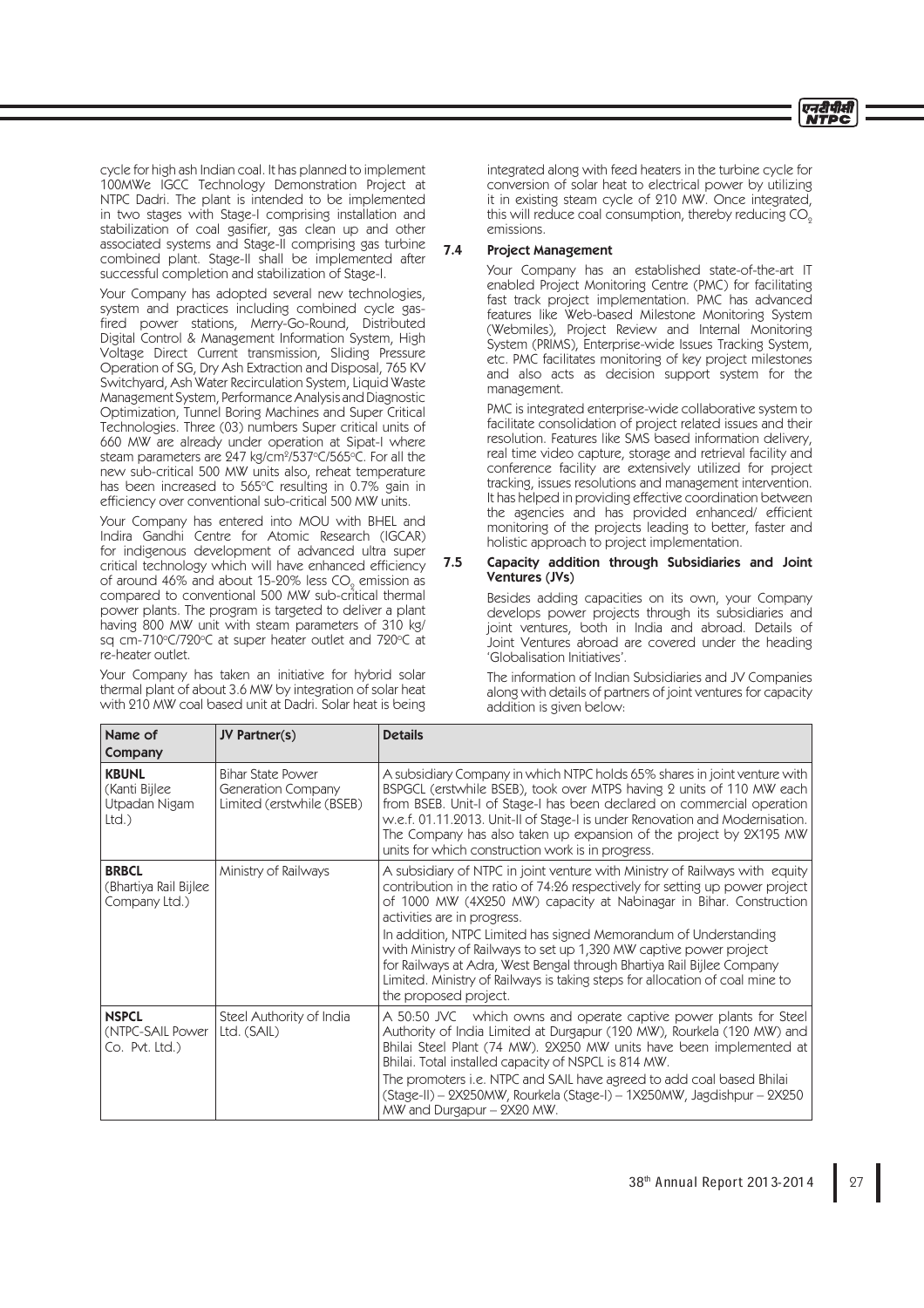#### एनदीपीसी **NTPC**

| Name of<br>Company                                                  | JV Partner(s)                                                                                           | <b>Details</b>                                                                                                                                                                                                                                                                                                                                                                                                                                                                                                                                                                                                                                                                                                                                                                                                                         |
|---------------------------------------------------------------------|---------------------------------------------------------------------------------------------------------|----------------------------------------------------------------------------------------------------------------------------------------------------------------------------------------------------------------------------------------------------------------------------------------------------------------------------------------------------------------------------------------------------------------------------------------------------------------------------------------------------------------------------------------------------------------------------------------------------------------------------------------------------------------------------------------------------------------------------------------------------------------------------------------------------------------------------------------|
| <b>NTECL</b><br>(NTPC Tamil Nadu<br>Energy Co. Ltd.)                | Tamilnadu Generation and<br><b>Distribution Corporation</b><br>Limited (TANGEDCO)<br>(erstwhile TNEB)   | A 50:50 JVC has commissioned 3x500 MW coal based power project at<br>Vallur, Tamilnadu.<br>Two units have been declared on commercial operation.                                                                                                                                                                                                                                                                                                                                                                                                                                                                                                                                                                                                                                                                                       |
| <b>APCPL</b><br>(Aravali Power<br>Company Pvt.<br>Ltd.              | Indraprastha Power<br>Generation Co Ltd.<br>(IPGCL) and Haryana<br>Power Generation Co Ltd.<br>(HPGCL). | This JVC is operating the coal based Indira Gandhi Super Thermal Power<br>Project consisting of 3 units of 500 MW each. NTPC, IPGCL and HPGCL have<br>contributed equity in the ratio of 50:25:25. All the three units of the project<br>have been declared on commercial operation.                                                                                                                                                                                                                                                                                                                                                                                                                                                                                                                                                   |
| <b>MUNPL</b><br>(Meja Urja Nigam<br>Pvt. Ltd.)                      | Uttar Pradesh Rajya Vidyut<br>Utpadan Nigam Ltd.<br>(UPRVUNL)                                           | A 50:50 JVC is implementing 1,320 MW (2X660 MW) coal based power<br>project in the state of Uttar Pradesh. Construction activities are in progress.                                                                                                                                                                                                                                                                                                                                                                                                                                                                                                                                                                                                                                                                                    |
| <b>NPGCL</b><br>(Nabinagar<br>Power Generating<br>Company Pvt.Ltd.) | <b>Bihar State Power</b><br><b>Generation Company</b><br>Limited (erstwhile (BSEB)                      | A 50:50 JVC for setting up and operation of a 3x660 MW Coal based plant<br>at Nabinagar. Construction activities are in progress.                                                                                                                                                                                                                                                                                                                                                                                                                                                                                                                                                                                                                                                                                                      |
| <b>RGPPL</b><br>(Ratnagiri Gas and<br>Power Pvt. Ltd.)              | GAIL, ICICI Bank, SBI, IDBI,<br>Canara Bank and MSEB<br>Holding Co.                                     | NTPC is having a stake of 32.86%. All the three Power Blocks with a<br>combined capacity of 1,967.08 MW (after re-rating) are under commercial<br>operation since May 2009. Currently, Power block is being preserved due to<br>non-availability of domestic gas supply/ non-scheduling of power available<br>on R-LNG.<br>The LNG terminal has been commissioned and the company received and                                                                                                                                                                                                                                                                                                                                                                                                                                         |
| <b>ASHVINI</b><br>(AnushaktiVidhyut<br>Nigam Ltd.)                  | Nuclear Power Corporation<br>of India Ltd. (NPCIL)                                                      | unloaded 9 RLNG cargo(s) during the financial year.<br>NTPC is having a stake of 49%. The company has been formed for setting<br>up nuclear power project (s) and also to explore possibilities of entering<br>in areas of front end fuel cycle like uranium mining etc. project site at<br>Gorakhpur, Haryana has been finalized for setting up Haryana Atomic<br>Power Plant (2X700 MW) for which physical possession of land has been<br>completed. Topographical survey has been completed and geo-technical<br>investigations are in progress. Cost estimate and financial analysis of the<br>project has been finalized at the end of NPCIL. However, the project is yet<br>to be formally allocated to ASHVINI.<br>The JV Company may establish the nuclear power project subject to the<br>amendment in the Atomic Energy Act. |

 Further, an MOU has been signed on 22.02.2014 among NTPC, Bihar State Power Generation Company Limited (BSPGCL) and Lakhisarai Bijlee Company Private Limited for implementation of 2X660 MW Kajra Coal based power project at Lakhisarai, Bihar. The project is proposed to be developed as a Joint Venture Company between NTPC and BSPGCL.

# 7.6 Hydro Power

**7.6.1** Your Company is setting up hydro projects for increasing its footprints in renewable energy development by developing Koldam Hydro Electric Power Project (800 MW), Tapovan Vishnugad HEPP (520MW), Lata Tapovan HEPP (171MW) and Rammam HEPP (120 MW).

> Koldam HEPP is under construction on river Satluj at Barmana, district Bilaspur, Himachal Pradesh. Three units are targeted to be commissioned in Feb-March 2015. 124.054 hectares of forest land in the submergence area of reservoir is falling under Majathal Wild Life area for which Supreme Court of India has already accorded clearance. Proposal for diversion of 44.9585 hectares of this land is in process for Forest Advisory Committee (FAC) clearance.

> For Rammam HEPP Stage-III (120 MW), construction of approach roads and bridges for power house and barrage has been completed. Award of contract for

barrage and part of head race tunnel package are held up for want of investment approval for which PPA is required. PPA documents have been submitted to WBSEDCL for approval.

 Though construction work was in progress in Tapovan – Vishnugad HEPP, Uttarakhand and Lata Tapovan HEPP, Uttarakhand, due to flash floods in June 2013, there was devastation in the projects which affected their schedule. After this devastation, Supreme Court of India had directed Ministry of Environment and Forests (MOEF) constituted a committee for review of all 24 proposed hydro projects in Uttarakhand, as included in report of Wildlife Institute of India. This included Lata Tapovan HEPP also. Based on the recommendation of the committee constituted by MOEF in this regard, Supreme Court of India in the hearing on 07.05.2014, had directed to stop the construction at Lata Tapovan HEPP till further orders. Since Lata Tapovan HEPP was under construction, review petition has been submitted for modification of order to the extent that the said order may be waived for Lata Tapovan HEPP.

Also, on 31.03.2014, Regional Office of MOEF, Lucknow had directed Government of Uttarakhand that project developers should apply for obtaining clearance from National Board for Wildlife as the projects were falling within 10km periphery of Nandadevi National Park. Your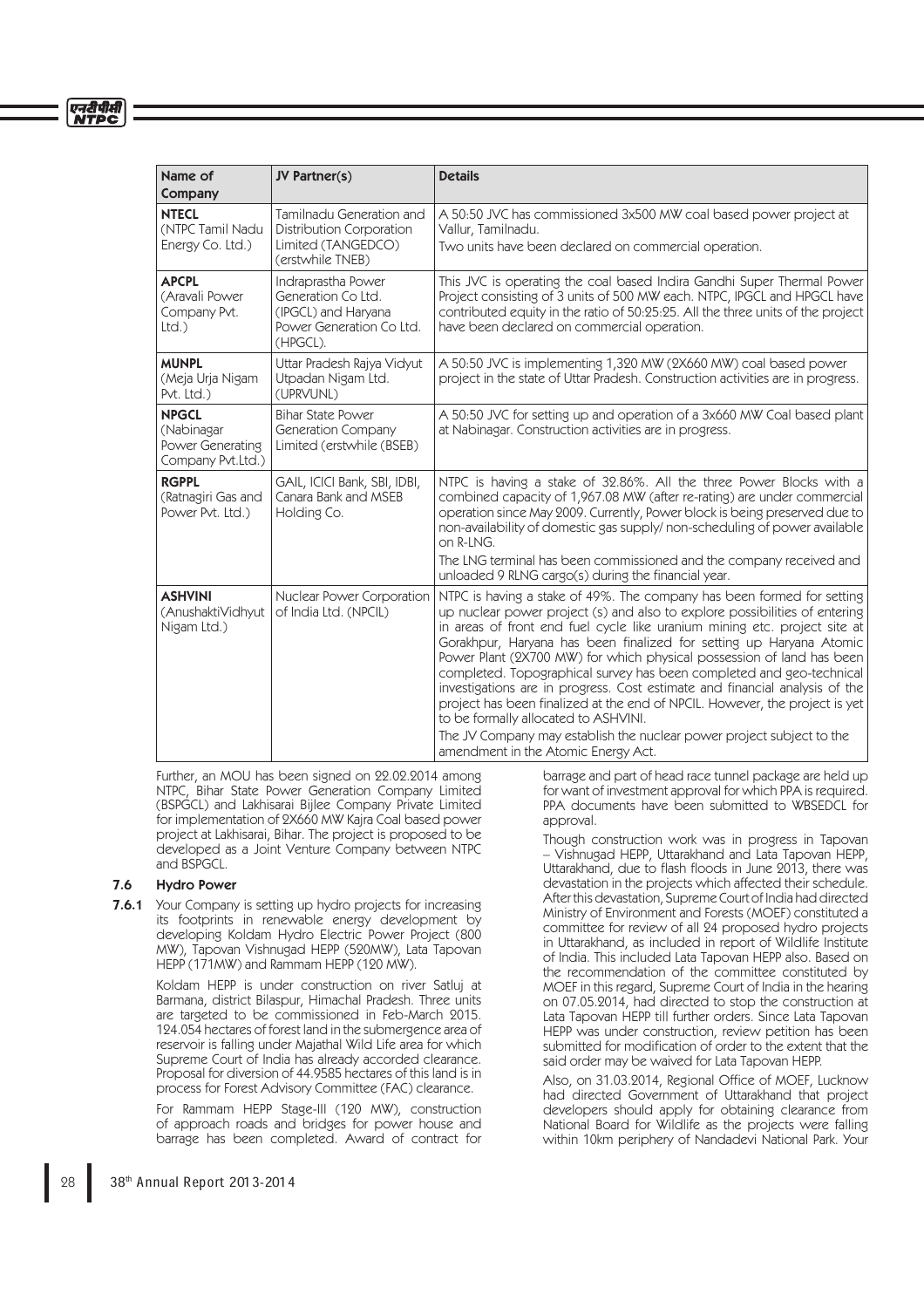

company had submitted proposal for both the projects with Dy. Conservator of Forest, Nandadevi on 30.04.2014. Loharinag Pala HEPP had been discontinued on the advice of Ministry of Power. The Empowered Committee constituted by GOI for the purpose of settling the claims had approved reimbursement of  $\bar{\tau}$  536.30 crore in first Phase to NTPC, which has been received by the Company. As liabilities of the contractors are increasing day by day due to non- settlement of claims in time, Ministry of Power has been requested to constitute a 'Settlement Commission' with single point responsibility to evaluate and settle claims of all the contractors. Further, Government of Uttarakhand has identified Uttaranchal Jal Vidyut Nigam Limited as nodal agency for taking over the closed project on as-is-where-is basis in terms of the MOU signed between NTPC and Government of Uttarakhand.

# 7.6.2 Hydro Engineering

 In pursuance of Memorandum of Agreement signed with Govt. of Mizoram, Detailed Project Report of Kolodyne-II HEPP (4X115MW) prepared by Central Water Commission for Govt. of Mizoram and updated by NTPC has been cleared by Central Electricity Authority.

## 7.7 Capacity Addition through other Renewable Energy Sources

 Your Company is adding capacity through renewable sources of energy as it offers environmentally clean power.

 Your Company plans to broad-base its generation mix to ensure long term competitiveness and mitigation of fuel risks and promotion of sustainable power development.

 In pursuit of these objectives, 75 MW Solar power capacity has already been commissioned till 31.03.2014 and 20 MW solar capacity has been further added on 30.04.2014. 15 MW capacity solar power projects is presently under execution, details of which are given under the heading project implementation.

 A Joint Venture Company among NTPC Limited, Asian Development Bank and Kyuden International Cooperation, Japan under the name PAN-ASIAN Renewables Private Limited was incorporated to develop projects portfolio of about 500 MW of renewable power generation resources in India. Though, the company was searching for another strategic investor for investing in the Company, it could not find the same.

 Your Company has signed an MOU with Chattisgarh Renewable Energy Development Agency (CREDA) for development of Tatapani Geothermal project. Another MOU has been signed with Geological Survey of India for detailed study and analysis for preparation of feasibility report.

# 8. STRATEGIC DIVERSIFICATION- INCREASING SELF-RELIANCE

8.1 In order to strengthen its competitive advantage in power generation business, your Company has diversified its portfolio to emerge as an integrated power major, with presence across entire power value chain through backward and forward integration into areas such as coal mining, power equipment manufacturing, power trading, and distribution.

> Your Company continuously explores business opportunities through market scanning and adopts new business plans accordingly.

8.1.1 The details of joint venture companies which are taking up activities in other business areas are given below:

| Name of<br>Company                                                          | <b>JV Partner</b>                                         | <b>Activities</b><br>undertaken                                                                                                                                                                                                                                                                               |
|-----------------------------------------------------------------------------|-----------------------------------------------------------|---------------------------------------------------------------------------------------------------------------------------------------------------------------------------------------------------------------------------------------------------------------------------------------------------------------|
| UPL<br>(Utility<br>Powertech<br>$Ltd.$ )                                    | Reliance<br>Infrastructure<br>Limited                     | Takes up assignments of<br>construction, erection and<br>supervision of business<br>in<br>power sector<br>and other<br>sectors like O&M services etc.                                                                                                                                                         |
| <b>NASL</b><br>(NTPC<br><b>ALSTOM</b><br>Power<br>Services Pvt.<br>ltd.)    | <b>ALSTOM</b><br>Power<br>Generation,<br>АG               | Takes<br>up renovation<br>and<br>modernization assignments of<br>power plants both in India and<br>in other SAARC countries.                                                                                                                                                                                  |
| <b>EESL</b><br>(Energy<br>Efficiency<br>Services<br>$Ltd.$ )                | PFC, PGCIL and<br><b>REC</b>                              | The Company was formed<br>for implementation of Energy<br>Efficiency projects and to<br>promote energy conservation<br>and climate change.                                                                                                                                                                    |
|                                                                             |                                                           | The Company is providing<br>consultancy on Energy Audit<br>of Buildings and Agricultural<br>Pump replacement under<br>Perform<br>Achieve<br>Trade<br>Scheme and implementing<br>Bachat Lamp Yojna for various<br>State Govts.                                                                                 |
| <b>NHPTL</b><br>(National<br>High<br>Power Test<br>Laboratory<br>Pvt. Ltd.) | NHPC, PGCIL,<br>DVC and CPRI                              | The<br>Company<br>was<br>incorporated on 22.05.2009<br>for setting up facility for short<br>circuit testing of transformers<br>and<br>other<br>electrical<br>equipment.                                                                                                                                       |
|                                                                             |                                                           | The site for setting up the<br>laboratory is located at Bina,<br>Construction activities<br>MP.<br>for civil & electrical works<br>and current limiting series<br>reactors<br>are in progress.<br>Four transformers have been<br>placed on the transformer<br>foundations.                                    |
| <b>NPEX</b><br>(National<br>Power<br>Exchange<br>Ltd.                       | NHPC, PFC<br>TCS, BSE, IFCI,<br>Meenakshi,<br><b>DPSC</b> | The Company was formed<br>to facilitate, promote,<br>assist, regulate and manage<br>nationwide trading of all forms<br>of electrical energies and also<br>to settle trades in a transparent<br>fair and open manner.                                                                                          |
|                                                                             |                                                           | In view of the change in<br>market scenario and the<br>fact that NTPC's objective of<br>joining NPEX has not been<br>met till date, your Company<br>has decided to exit from<br>NPEX. The Board of NPEX has<br>now decided to voluntary<br>wind up the Company on<br>the recommendations of the<br>promoters. |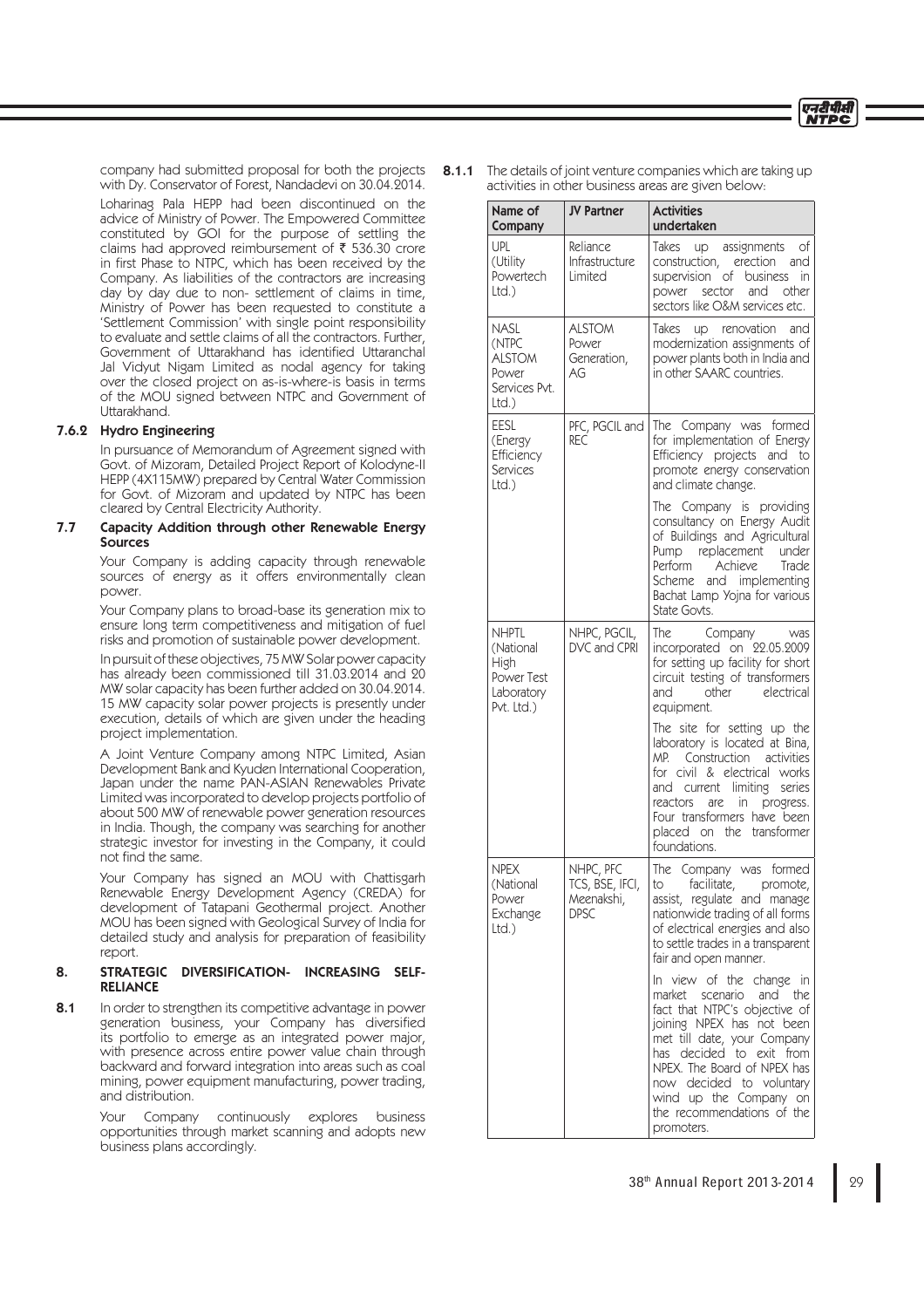8.2 The details of other subsidiary companies are as under:

एनटीपीसी **NTPC** 

> 8.2.1 NTPC Electric Supply Company Limited, a wholly owned subsidiary of NTPC was incorporated to foray into the business of distribution and supply of electrical energy as a sequel to reforms initiated in the power sector. The Company is implementing Rajiv Gandhi Gramin Vidyutikaran Yojna projects on turnkey basis and undertakes turnkey execution of sub-stations for utilities and also takes up project management consultancy.

> > The Company is making continuous efforts for acquisition of distribution circles through various modes including franchisee bidding mode.

> > This subsidiary is carrying business of retail distribution of power in various industrial parks developed by Kerala Industrial Infrastructure Development Corporation (KINFRA), through its Joint Venture Company namely KINESCO Power and Utilities Private Limited, formed with KINFRA.

8.2.2 NTPC Vidyut Vyapar Nigam Limited (NVVN), a wholly owned subsidiary is involved in power trading, sale of fly ash and cenosphere.

> During the year 2013-14, the Company transacted business with various state electricity boards spread all over the country and traded 9,322 MUs of electricity.

> NVVN has been appointed as the nodal agency for cross border trading of electricity with Bhutan and Bangladesh. The power supply to Bangladesh from NTPC stations under PPA signed between NVVN and Bangladesh Power Development Board has commenced from 05.10.2013.

> The Company has also been designated as the Nodal Agency for purchase of grid connected solar power upto 1000 MW as a part of Phase-I of JawaharLal Nehru National Solar Mission. The total solar capacity commissioned till 31.03.2014 under JNNSM Phase-I is 548 MW which includes 498 MW of Solar PV Projects and 50 MW of Solar Thermal Project.

- 8.3 In order to strengthen its competitive advantage in power generation business, the Company has diversified into the area of manufacturing through the following joint ventures:
- 8.3.1 NTPC-BHEL Power Projects Pvt. Limited (NBPPL), a joint venture with BHEL was incorporated for taking up activities of engineering, procurement and construction (EPC) of power plants and manufacturing of equipments. The manufacturing plant of NBPPL is being set up at Mannavaram, Tirupati in Andhra Pradesh for CHP and AHP.

 The Company is executing EPC contracts for balance of plants packages of Palatana Combined Cycle Power plant in Tripura, Namrup Combined Cycle Power Plant in Assam, Balance of Plant including Erection & Commissioning works of the entire plant at Monarchak, Tripura for NEEPCO and EPC Contract for Unchahar.

8.3.2 BF-NTPC Energy Systems Limited was incorporated with Bharat Forge Limited to manufacture castings, forgings, fittings and high pressure piping required for power projects and other industries.

> As in the recent past thermal power capacity addition program has suffered a major setback due to a variety of reasons including slow environment clearance of new projects, non- availability of land, shortage of Indian coal

and costly imported coal, this JVC is being reconsidered.

8.3.3 Your Company has acquired 44.6% stake in Transformers And Electricals Kerala Limited (TELK) from Government of Kerala on June 19, 2009. The Company deals in manufacturing and repair of Power Transformers. TELK order booking as on  $31.03.2014$  was ₹142.59 crore and the total turnover of the Company was  $\bar{\tau}166.07$  crore in the financial year 2013-14.

> Please refer to "Management Discussion and Analysis", Annexure-I included as a separate section to this report for further details of subsidiary and joint venture companies of NTPC.

## 9. GLOBALISATION INITIATIVES

- 9.1 Trincomalee Power Company Limited (TPCL), a 50:50 joint venture Company between NTPC and Ceylon Electricity Board was formed to undertake the development, construction, establishment, operation and maintenance of a coal based electricity generating station of 2X250 MW capacity at Trincomalee at Sri Lanka. All major agreements like Power Purchase Agreement, Implementation Agreement and Board of Investment Agreement have been signed. NTPC has been appointed as the 'Owners' Engineer' for the project. TPCL is taking necessary actions for obtaining environmental clearance for the project from Central Environment Authority of Sri Lanka. Public Utilities Commission of Sri Lanka has granted electricity license to TPCL in May 2014.
- 9.2 Bangladesh-India Friendship Power Company Private Limited, a 50:50 joint venture company between NTPC and Bangladesh Power Development Board (BPDB) has been formed for developing a 2X660 MW Coal based power project at Khulna Division, Rampal, Bangladesh. All major project arrangements like Power Purchase Agreement and Implementation Agreement have been signed. The Company has appointed its 'Owners' Engineer'. Project activities at site have commenced.
- 10. NTPC Consultancy Wing: As a result of the phenomenal success achieved by your Company in executing its own power projects, many utilities from India and abroad approach NTPC to benefit from the rich experience gained by your Company. With this in view, NTPC formally established a Consultancy Wing in 1989. Since then, this wing has been receiving orders from domestic and international clients. Consultancy Wing is now recognized as consultant of repute by several leading domestic and international development and financial institutions and clients. It offers services like Engineering Services, Operation & Maintenance Management Services, Project Management Services, Contracts & Procurement Management Services, Quality Management Services, Training & Development Services etc.

 Consultancy Wing has provided various services in international markets in Gulf countries, Bangladesh, Nepal, Sri Lanka and Bhutan. The services include consultancy for training, design review, review engineering, supervision of erection, testing & commissioning, performance monitoring, due diligence, operation of plant, construction of sub-stations, preparation of feasibility reports, site selection, site specific studies etc for various projects. The international projects include 2X660 MW Khulna Power Project at Bangladesh and 2X250 MW Trincomalee Coal Power Project at Sri Lanka. This Wing is also providing O&M Management Services to

# 30 38<sup>th</sup> Annual Report 2013-2014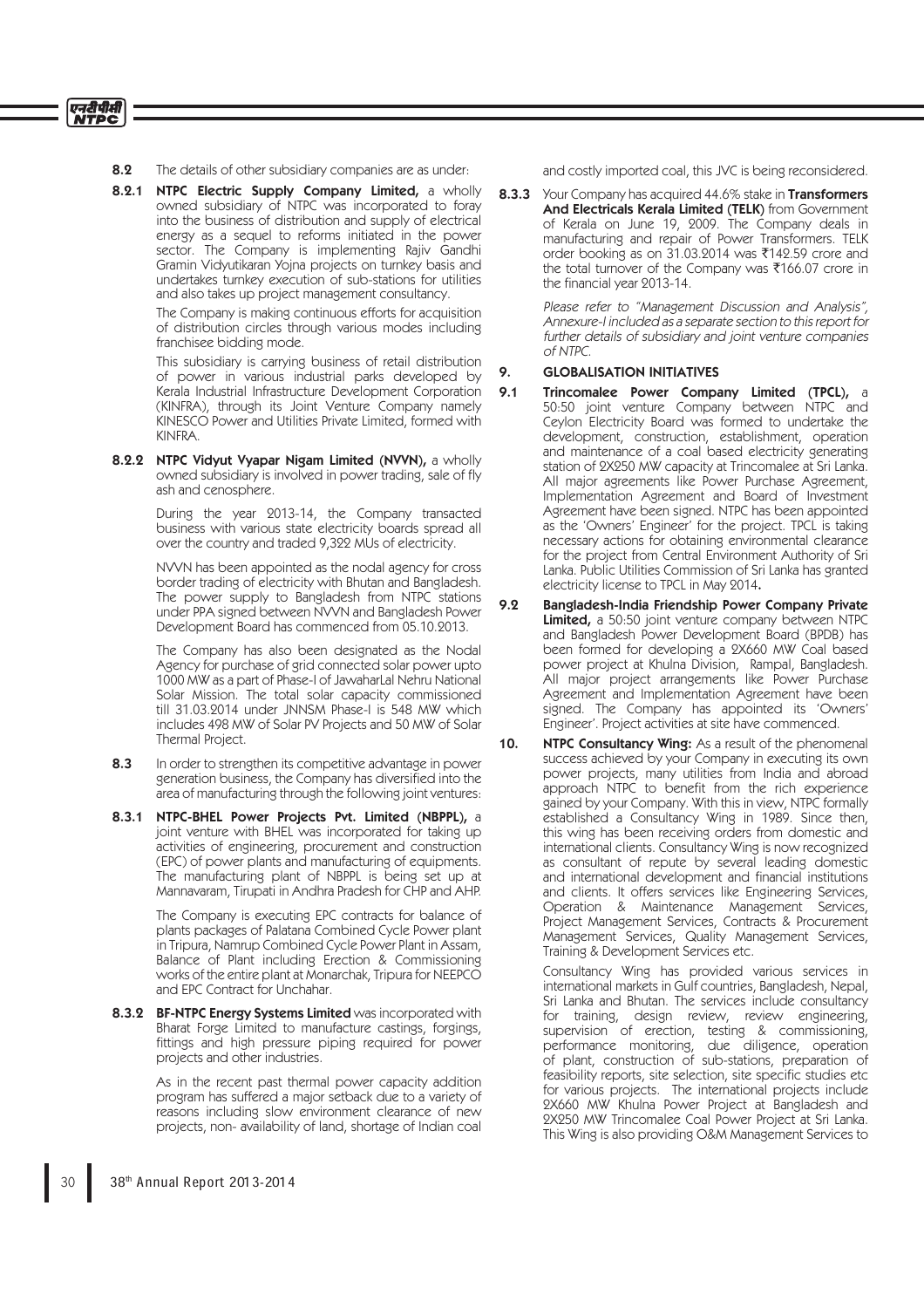

2X120 MW Siddhirganj Peaking Power Plant of Electricity Generation Company of Bangladesh under a World Bank funded contract. It has also recently signed a contract for providing entire Owners' Engineer Services for proposed 2X250 MW Trincomalee Coal Power Project at Sri Lanka.

 On the domestic front too, Consultancy Wing has been effectively sharing its expertise with State and Central PSUs and private utilities.

# 11. FINANCING OF NEW PROJECTS

The capacity addition programs shall be financed with a debt to equity ratio of 70:30. Your directors believe that internal accruals of the Company would be sufficient to finance the equity component for the new projects. Given its low geared capital structure and strong credit ratings, your Company is well positioned to raise the required borrowings.

 Your Company is exploring domestic as well as international borrowing options including overseas development assistance provided by bilateral agencies to mobilize the debt required for the planned capacity expansion program.

During the year 2013-14, term loan agreements of  $\overline{5}5,775$ crore were entered into including loan agreement of `2,000 crore each executed with Bank of India and IDFC Limited. The cumulative amount of domestic loans tied up till March 31, 2014 was ₹63,174.35 crore (excluding undrawn loans short-closed as per agreements).

During 2013-14, an amount of ₹7,750 crore was drawn from domestic banks and the cumulative drawl upto 31<sup>st</sup> March 2014 was ₹51,504.35 crore.

 Your Company tied-up two loan facilities with Japan Bank for International Cooperation (JBIC) and a commercial bank for USD 350 million and JPY 8,021 million for its Kudgi project and renovation & modernization of Auraiya Gas Power Station respectively. The Company also signed three facility agreements with Kfw for an aggregate amount of Euro 202 million to part finance the capital expenditure on retrofit of Electrostatic Precipitators of Tanda Stage-II.

In pursuance of CBDT Notification No. 61/2013/F. No. 178/37/2013 – (ITA.I) dated 08.08.2013, Ministry of Finance allocated tax free bonds of  $\overline{51,750.00}$  crore to the Company to be raised during financial year 2013-14. The Company made public issue of tax free bonds amounting to  $\overline{\tau}$ 1,750.00 crore during December 2013. Further, tax free bonds amounting to  $\overline{5}500.00$  crore was also issued on private placement basis in pursuance to CBDT Notification No. 11/2014 F.No. 178/9/2014-(ITA.1) dated 13.02.2014.

For the first time, taxable bonds amounting to  $\overline{7}750.00$ crore were issued directly on 'private placement basis' to Employees' Provident Fund Organisation, which invests through its fund managers. The total bonds issued during financial year 2013-14 aggregated to  $\overline{3}3,000.00$  crore.

# 12. FIXED DEPOSITS

 The cumulative deposits received by your Company from 71 depositors as at March 31, 2014 stood at  $\bar{x}$ 0.52 crore. Further, an amount of  $\bar{\tau}$ 0.18 crore has not been claimed on maturity by 11 depositors as on March 31, 2014.

 Your Company has discontinued the acceptance of fresh deposits and renewals of deposits under NTPC's Public Deposit Scheme with effect from 11.05.2013.

### 13. FUEL SECURITY

### 13.1.1 Coal Supplies

 During Financial Year 2013-14, your Company has signed long term Fuel Supply Agreements (FSA) with subsidiaries of Coal India Limited (CIL) for 14,010 MW including 4,390 MW of JVs for units commissioned after 31<sup>st</sup> March 2009 and expected to be commissioned by 31st March 2015.

 Amendments in FSA have been made to FSA-2009 and FSA-2012 pertaining to Useful Heat Value to Gross Calorific Value migration and Third Party Sampling.

 The Company has signed short term MOU for one year with The Singreni Collieries Company Limited for supply of 3.5 MMT of coal for Ramagundam and Simhadri stations. Another short term MOU for one year has been signed with Eastern Coalfields Limited for supply of 5.0 MMT to enhance coal supply at critical stations.

 Coal linkage of North Karanpura STPP (1980 MW) with Central Coalfields Limited, which was cancelled by Standing Linkage Committee (Long Term) in 2008, has been restored.

### 13.1.2 Domestic Coal and Imported Coal

 During 2013-14, your Company received 160.63 MMT of coal as against 155.06 MMT in 2012-13 marking an increase of 3.59%.

 Total domestic coal supply during 2013-14 was 149.79 MMT as against 145.97 MMT during 2012-13. Out of 149.79 MMT of coal, 144.69 MMT was from Annual Contracted Quantity of coal.

 The total coal supply from CIL was 138.4 MMT and from SCCL was 11.4 MMT. 2.0 MMT of coal was procured through bilateral MOU during 2013-14.

 During 2013-14, your Company imported 10.84 MMT of coal as against 9.09 MMT in 2012-13.

#### 13.1.3 Sourcing of coal through E-auction

 Your Company participated in 40 e-auctions for coal procurement during the financial year 2013-14 in which total coal alloted was 4.76 MMT. Total coal received through e-auction was 3.2MMT during 2013-14 as compared to 0.23MMT during 12-13.

### 13.1.4 Supply through Inland Waterways

 During 2013-14, operation was started on inland waterways for transportation of imported coal for Farraka station. About 2 lac MT imported coal has been supplied through this mode to Farakka station.

# 13.2 Gas supplies

 During 2013-14, your Company received 6.87 MMSCMD of gas and RLNG as against 10.67MMSCMD received during 2012-13. The gas off-take in 2013-14 includes 6.72 MMSCMD of gas and 0.15 MMSCMD of RLNG. Gas offtake was less due to less availability of generation schedule on RLNG from the beneficiary states.

 Your Company has Administered Price Mechanism (APM) gas agreements up to the year 2021 and Panna Mukta Tapti (PMT) gas agreements up to the year 2019 for its gas stations. The term sheet for non-APM gas with GAIL is valid till 2016 and long-term RLNG supply agreement with GAIL is valid till 2019.

<sup>13.1</sup> During the year, the supply position of coal and gas is given as under: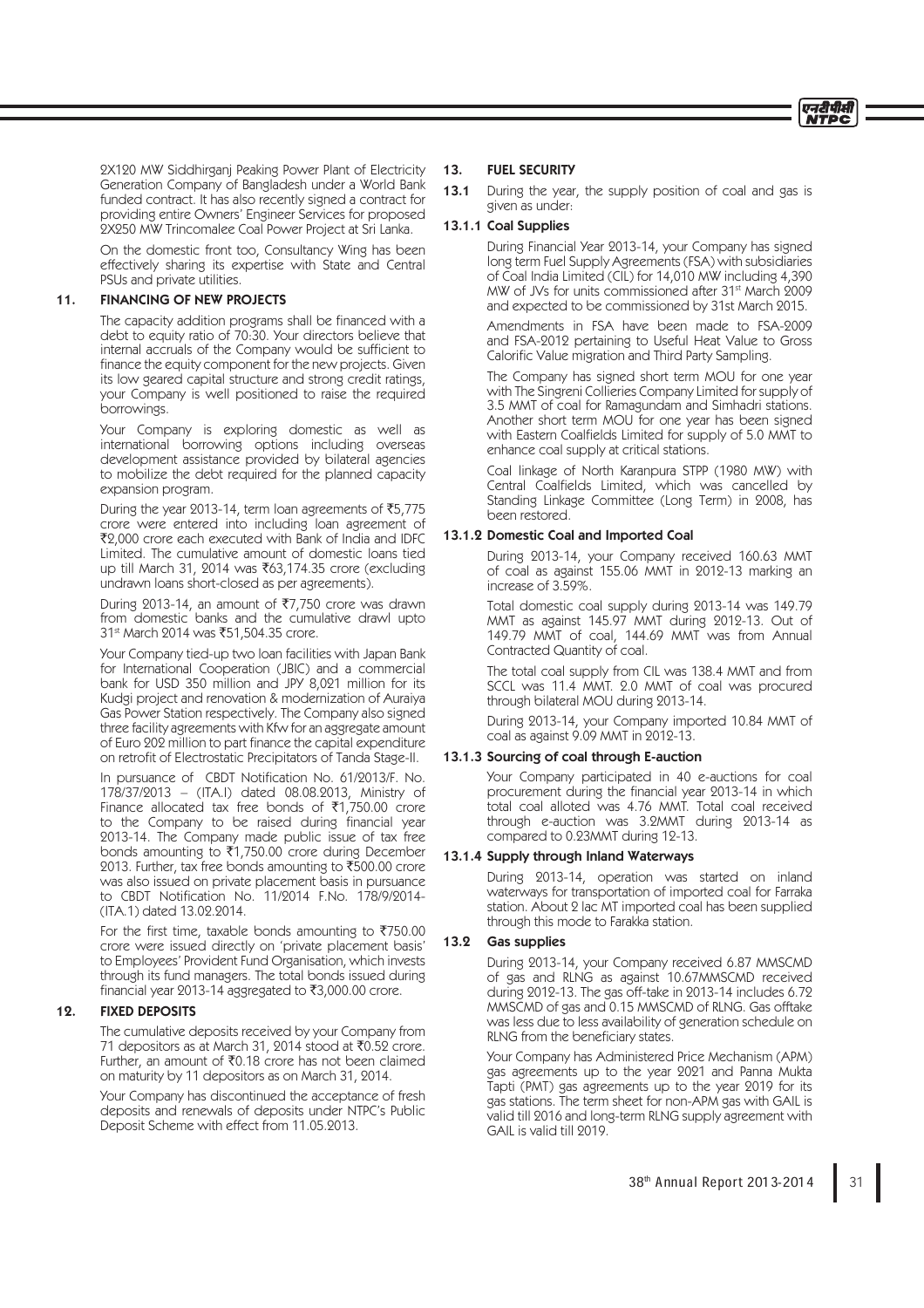The agreements for KG D6 gas with RIL/Niko/BPEAL expired on 31.03.2014. Now, RIL has forwarded a term sheet for supply of KG D6 gas beyond 31.03.2014 which is under discussion. The entire existing KGD6 production is being supplied to fertilizer sector in line with Empowered Group of Ministers/ MOP&NG directive to supply KG D6 gas as per sectoral priority basis. The supplies to the power sector became NIL from March 2013 and shall pick up only after production is adequate to meet the requirement of fertilizer and Liquified Petroleum Gas sectors.

 Your Company has been making arrangements for tie-up and supply of spot RLNG or Fallback RLNG from domestic suppliers on 'reasonable endeavour' basis based on requirement and availability from time to time.

### 13.3 Development of Coal Mining projects

 Your Company was allocated ten coal blocks by the Government of India namely Pakri-Barwadih, Chatti-Bariatu, Kerandari, Talaipalli, Dulanga, Chatti-Bariatu (South), Bhalumuda, Banai, Chandrabila and Kudanali-Luburi with estimated geological reserves of about 5.7 billion tonnes and production potential of about 100 million metric tonnes per annum (MMTPA) which will cater to the requirement of 20,000 MW of generation capacity of NTPC.

 Detailed exploration is being carried out in Banai, Bhalumuda and Chandrabila and exploration is going to start in Kudanali-Luburi.

 In Pakri-Barwadih coal mining block, all the necessary statutory clearances are available. Mine opening permission has already been received from Coal Controller and DGMS. Mining operations could not be commenced mainly because of adverse law and order situation at project site and non-cooperation of State Government. Also, a termination notice has been served to Theiss, Mine Developer & Operator appointed for Pakri-Barwadih, due to its poor performance.

 In Chatti-Bariatu and Kerandari Coal Blocks, mining plan and mine closure plans have been approved by the Ministry of Coal. For Kerandari Coal Block, environment clearance and Stage-I forest clearance has been accorded by Ministry of Environment and Forests. For Chatti-Bariatu, environment clearance and both Stage-I and Stage-II forests clearances have been accorded. The Mine-developer-cum-operator has been appointed for Chatti-Bariatu. NIT has been issued in March 2014 for appointment of the Mine-developercum-operator for Kerandari Coal Mine Block.

 In Dulanga and Talaipalli Coal Mining Block, mining plan and mine closure plans have been approved by the Ministry of Coal. For Talaipalli Coal Block, environment clearance and both Stage-I and Stage-II forest clearance have been accorded by Ministry of Environment and Forests. For Dulanga Coal Block, environment clearance and Stage-I forest clearance have been accorded by Ministry of Environment and Forests. For Dulanga Coal Block, NIT shall be published shortly for appointment of the Mine-developer-cum-operator.

 A joint venture company is proposed to be formed between NTPC and Jammu & Kashmir State Power Development Corporation Limited (J&KSPDCL) for development of Kudanali-Luburi coal block in Odisha which has been jointly allocated to NTPC and J&KSPDCL.

Your Company has formed the Joint Venture Companies

namely CIL NTPC Urja Private Limited, NTPC-SCCL Global Ventures Private Limited and International Coal Ventures Private Limited to explore further avenues in the area of coal mining. However, these JV companies have not been able to achieve their objectives owing to certain constraints like inability of the JV Company to execute the work, Government Directive etc.

# 13.4 Exploration Activities

 In Cambay exploration block allotted under NELP-VIII, held by NTPC as operator with 100% participating interest, 3D Seismic Data Acquisition and processing and interpretation of data has been completed. Based on the results, locations have been identified for drilling of exploratory wells. Exploration drilling is planned in 2014-15.

 In the other three blocks, in each of which NTPC has 10% participating interest and Oil and Natural Gas Corporation Limited is the operator, exploration activities are in progress. Drilling of an exploratory well has commenced from March 2014 in one of the blocks in KG basin.

#### 14. BUSINESS EXCELLENCE: GLOBAL BENCHMARKING

 In pursuit of actualizing our vision and with a view to achieve higher levels of excellence, the company has developed and adopted its own 'NTPC Business Excellence Model' on the lines of globally reputed Excellence Models such as Malcom Baldrige Model, USA and EFQM Model of Europe.

 This model has been deployed at our Business Units (Stations) and we carry out assessment of generating stations using this framework of excellence.

 The assessment process is aimed at identifying the areas for enhancing stakeholders' engagement, accelerating critical processes and developing leadership potential.

The outcome of this model is identification of organizational strengths, opportunities for improvement, issues of concern and best practices.

In the financial year 2013-14, the  $4<sup>th</sup>$  cycle of assessment was completed in which 21 generating stations were assessed by a team of certified and proficient assessors. Business Excellence Awards for Best Performance to Ramagundam and Runner-up shield to Unchahar stations were presented by the Secretary (Power), GOI and Chairperson, CEA in the Indian Power Conference- 2014 held at New Delhi.

 As a next step on the Journey of Excellence, the company is planning to implement Corporate Performance Measure and Dashboard initiative to enhance overall strategic focus and speed.

 Other TQM initiatives and techniques like Quality Circles, Professional Circles, 5S, integrated management system (IMS) etc have been deployed across the organization for continuous improvement. Our Quality Circle teams of workmen have been consistently representing NTPC at national and international Quality Circle conventions and bringing many laurels. In the year 2013-14, Jyotikiran Quality Circle from Faridabad CCPP represented NTPC in the International Convention of Quality Control Circle (ICQCC-2013) held at Tapie, Taiwan. Team Jyotikiran presented their case study titled 'Interruption in Natural Gas Supply to Gas Turbines' and won 'Excellence Award'. Total 300 Quality Circles from 13 countries participated in this convention.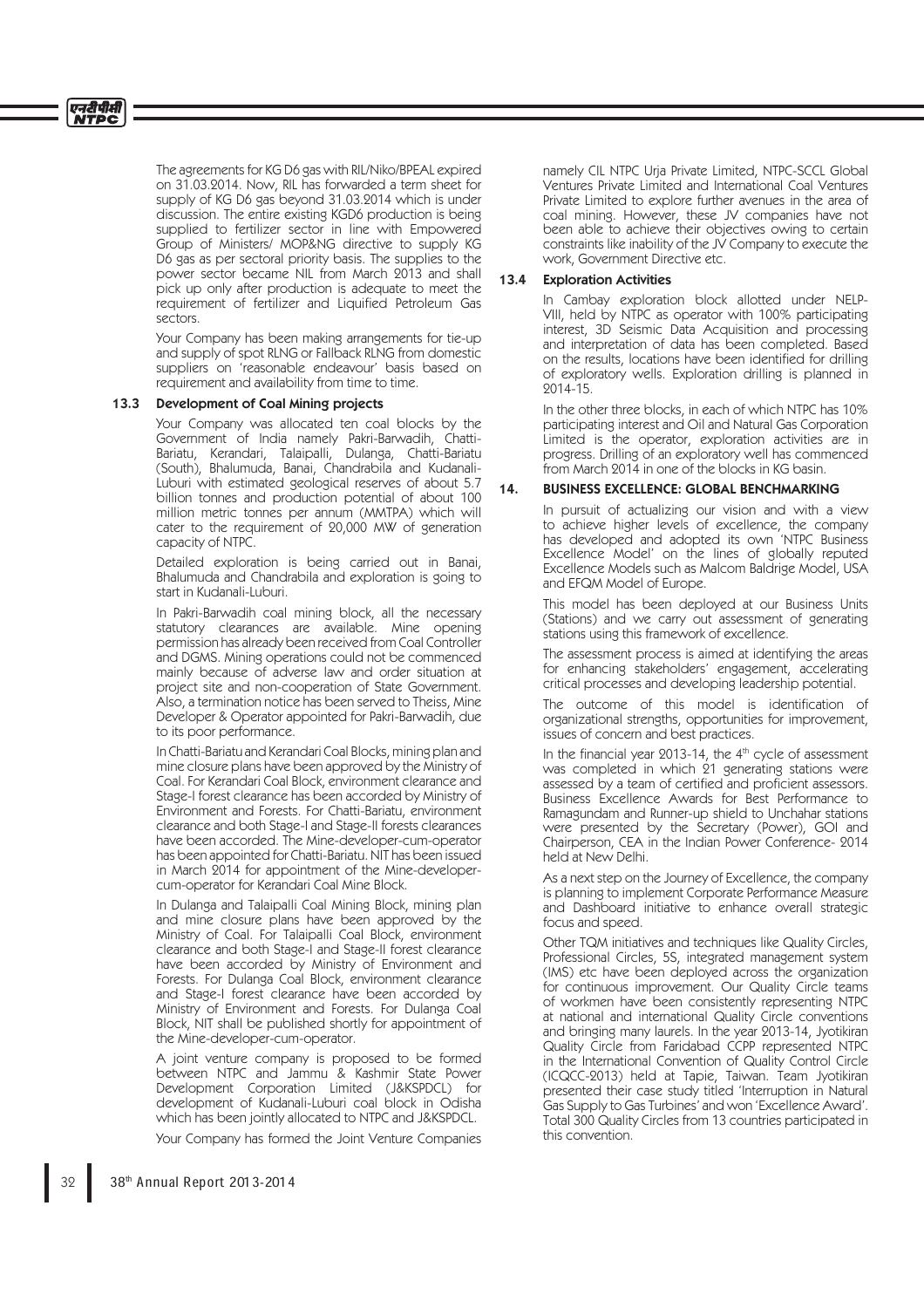#### एनटीपीसी **NTDC**

# 15. RENOVATION & MODERNISATION

#### 15.1 Need for R&M:

 In the present scenario of severe resource constraint, Renovation and Modernization (R&M) of power plants is considered to be the best option for bridging the gap between demand and supply of power, as R&M schemes are cost effective. It increases the life of the plant, improves performance & availability, enhances capacity and ensures safe, reliable and economic electricity production by replacement of worn-out, deteriorated or obsolete electrical, mechanical, instrumentation, controls and protection system by state-of-the-art equipment. It also helps in compliance of environment norms.

Keeping in view the ageing of the fleet over the years, investment approval accorded for R&M in 19 stations (Coal & Gas based) is `10,993 crore till 31.03.2014. As against this, cumulative expenditure till 31.03.2014 was  $\bar{f}4.610$  crore. Out of this, R&M capital expenditure in FY 2013-14 alone was ₹1,162.37 crore.

 With a view to removing technological obsolescence, renovation of control & instrumentation (C&I) is in progress in Singrauli-II, Korba –I & II, Ramagundam -I & II, Farakka-II, Dadri Thermal- I, Unchahar- I and Talcher STPS I. On completion of these schemes, the C&I systems in these stations will be brought nearly on par with the new power projects.

 Because of the very high working temperatures, R&M of Gas Turbines including their Control & Instrumentation is essential after around 15 years of life. During the year, this activity was completed in 2 out of 4 Gas Turbines (GT) in Kawas and 1 out of 3 GT in Gandhar. In Auraiya, the GT R&M package has been awarded and implementation is planned in 2014-15, in addition to the next GT in Kawas and Gandhar.

With a view to comply with increasingly stringent environment norms of reduced emission level prescribed by State Pollution Control Boards, Renovation and Retrofitting of Electrostatic Precipitator (ESP) packages have been awarded and work is in progress in Badarpur-II, Singrauli-I & II, Farakka-I, Unchahar-I, Korba-I & II, Rihand-I, Vindhyachal-I & II, Talcher STPS –I and Talcher TPS-II. In 2013-14, investment approval was accorded for R&M of ESP of Talcher STPS-II, award of which is in progress.

 In the coming years, life extension of coal based stations on completion of 25 years is planned for Singrauli-II, Korba- II, Ramagundam- II, Vindhyachal- I, Farakka- I, Rihand- I and Unchahhar- I units, aimed at extending their useful life and capturing the benefit of latest technological advancements.

> The taken-over stations of Tanda and Talcher TPS continued their superior performance levels in 2013-14 on account of R&M intervention. The PLF of Tanda was 92.80% and the PLF of Talcher TPS was 95.02% during 2013-14.

# 16. HUMAN RESOURCE MANAGEMENT

16.1 Your Company takes pride in its highly motivated and competent human resource that has contributed its best to bring the Company to its present heights. The productivity of employees is demonstrated by increase in generation per employee and reduction of Man-MW ratio. The over-all Man-MW ratio for the year 2013-14 excluding JV/subsidiary capacity is 0.63 and 0.58 including capacity of JV/ Subsidiaries. Generation per employee was 9.96 MUs during the year based on generation of NTPC stations.



 The total employee strength of the company stood at 25,013 as on 31.3.2014 against 25,484 as on 31.3.2013.

|                                                          | Fiscal 2014 | <b>Fiscal 2013</b> |
|----------------------------------------------------------|-------------|--------------------|
| <b>NTPC</b>                                              |             |                    |
| Number of employees                                      | 23,411      | 23,865             |
| Subsidiaries & Joint<br><b>Ventures</b>                  |             |                    |
| Employees of NTPC<br>in Subsidiaries & Joint<br>Ventures | 1,602       | 1,619              |
| <b>Total employees</b>                                   | 25,013      | 25,484             |

 The attrition rate of the NTPC executives (including Executive Trainees and those posted in Subsidiaries and JVs) during the year was 1.68%.

# 16.2 Employee Relations

 The Company takes pride in its greatest resource and asset, the employees. The human resource has been the backbone of the Company, in contributing towards the success of the Company and sustaining the same over the years. As a commitment towards the Company's core values, Employees' Participation in Management was made effective based on mutual respect, trust and a feeling of being a progressive partner in growth and success. Communication meetings with unions and associations, workshop on production and productivity, etc were conducted at projects, regions and corporate level during the year.

 Both, employees and management complemented each other's efforts in furthering the interest of the company as well as its stakeholders, signifying and highlighting over-all harmony and cordial employee relations prevalent in the Company.

#### 16.3 Safety and Security

 NTPC recognizes and accepts its responsibility for establishing and maintaining a safe working environment for all its employees and associates. Occupational health and safety at workplace is one of the prime concerns of NTPC Management and utmost importance is given to provide safe working environment and inculcate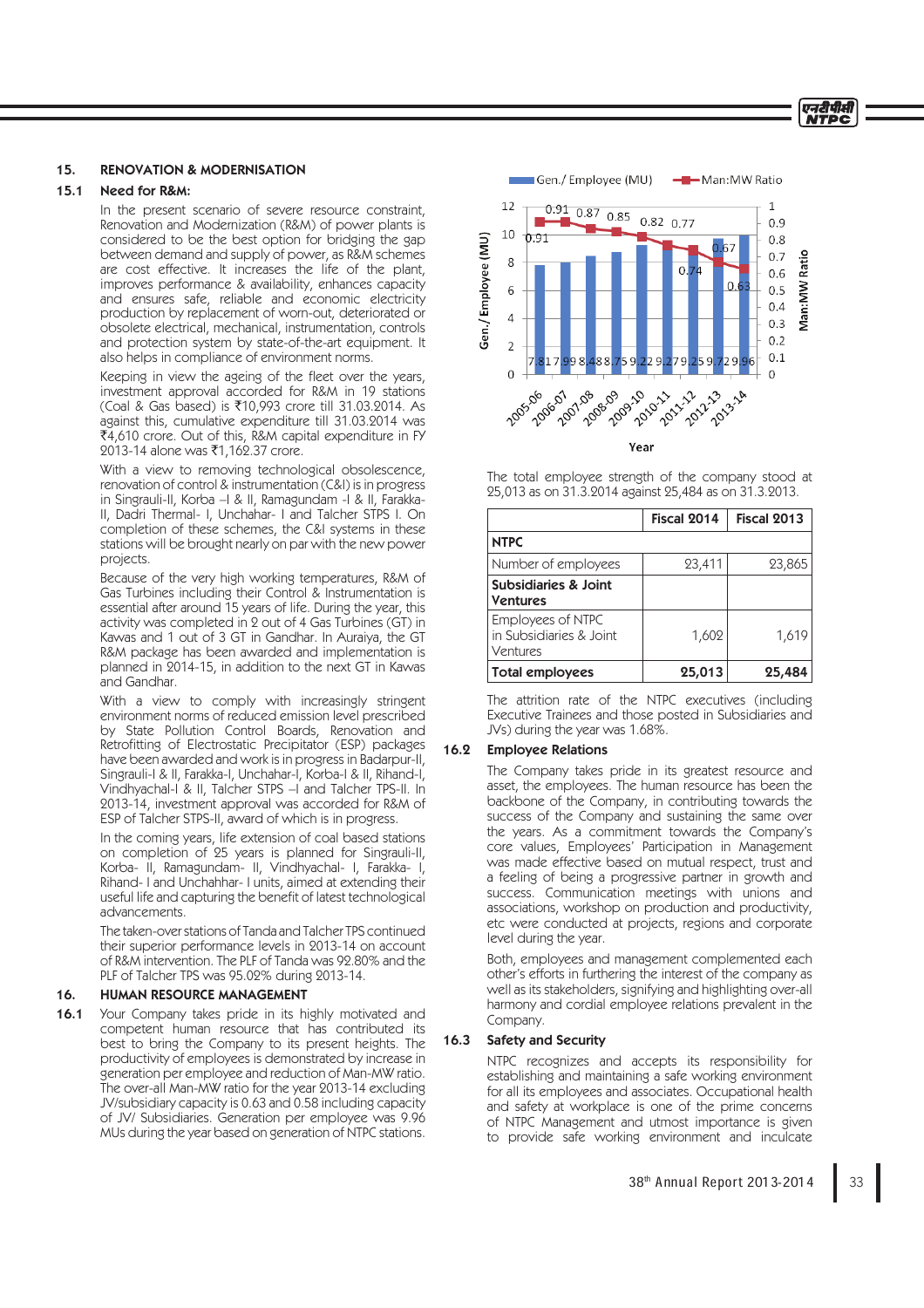safety awareness among the employees. Your Company has a 3-tier structure for occupational health and safety management, namely at site at Regional Headquarters and at Corporate Centre.

All our stations are certified with OHSAS-18001/IS-18001 (Occupational Health and Safety Management System). Regular plant inspection and review with Head of Project, internal safety audits by our own safety officers of various sites and external safety audits by reputed organizations are carried out at each site every year. Recommendations of auditors are regularly reviewed and complied with.

 Cross Functional Safety task force for O&M and construction projects are functional at all sites to monitor working conditions at site and their rectification, if required.

 Height permit and height check list are implemented to ensure safety of workers at high elevations. Adequate numbers of qualified safety officers are posted at all units as per statutory rules and provisions to look after safety of people and property.

 For strict compliance and enforcement of safety norms and practices, safety clauses are included in General Conditions of Contract.

 To mitigate on-site emergencies at all operating stations, effective engineering controls are provided to indicate and handle emergency situation. Detailed emergency plans have been developed and responsibilities are assigned to each concerned to handle emergency situations. Mock drills are conducted regularly to check healthiness of the system.

 Many of our plants have been awarded with prestigious safety awards conferred by various Institutions and Bodies like Ministry of Labour & Employment, Govt. of India, National Safety Council, Institution of Engineers (India) and Greentech Foundations in recognition of implementing innovative safety procedures and practices.

 Concrete steps are being taken for upgrading surveillance systems at all of our projects/ stations by installing state-ofthe-art security systems. Security and Coordination Group interact with MHA, IB and CISF as well as the State/ District level authorities to augment the security preparedness in our establishment/ power installations.

# 16.4 Training and Development

 In line with its objective of being a learning organization with skilled and committed employees, your Company has relentlessly promoted training and development of not only its own employees but also other professionals of the power sector. The objective is being driven by a comprehensive infrastructure comprising Power Management Institute (PMI) at the corporate level and Employee Development Centers at its sites. The training imparted is in tune with emerging needs and challenges and for this purpose, the existing training programs are reviewed and some new programs are included in the annual calendar every year. The business scenario in our country is changing with new legislations like the fair compensation, R&R and Land Acquisition Act, Companies Act, 2013 and your Company is committed to add large capacities in this changing scenario. Considering the imperative of upgrading the capability in project management, an Integrated International

Project Management framework is being developed through international faculties for achieving competitive advantage, besides entering into a long term institutional tie-up with IIM-Indore in this area. A similar tie-up has been done with IIM-Ahmedabad for knowledge creation.

 Apart from this, the usual programs include topics on power project execution, operation & maintenance, ash dyke management, environment management, advanced welding technologies for super critical boilers, performance enhancement of existing plants, electrical protections and relays, information technology and general management areas.

 Presently, there are 25 ITIs with which your Company is associated. NTPC has adopted 17 existing Govt. ITIs out of which 14 ITIs have been adopted under the PPP scheme of GoI and 3 Govt. ITIs have been adopted under bilateral agreement with different State governments. Moreover, NTPC is also setting up 8 new ITIs near its plants/stations. These initiatives by your Company have resulted in creation of total 1,595 new seats by starting of new trades/units in the adopted & new ITIs, and, till 31.03.2014, a total of 19,377 students have benefited by taking admission in these ITIs. For these ITI students, NTPC organised total 23,459 mandays of industrial training/plant visits. Due to all these, your Company has been conferred "The Education Excellence Award 2013" for its Skill Development Initiative.

 During 2013-14, your Company organized a number of training programmes in power and energy related areas which, inter-alia, included an "Integrated Conclave on Data Analytics, Business Intelligence, Action Research & Cases" in Dubai, a need-based "Workshop on Knowledge Management" in Goa and hands-on training of 197 participants on the 660 MW supercritical simulator at PMI.

 Your Company has also formulated Corporate Governance Training Policy as per the requirement of DPE Guidelines on Corporate Governance for imparting training to the Directors. In order to give an impetus to developing leadership orientation at senior Management level, PMI conducted a conclave for NTPC Board members (Directors & CMD) called SIR (Strategic Institutional Renewal) program. PMI also partnered with BHEL to conduct the SMILE (Strategic Management Initiative for Leadership Effectiveness) program for Executive Directors of NTPC and BHEL, conducted consecutively for second year to orient the participants toward cutting edge leadership and strategic thinking. In addition, newly promoted General Managers of the Company were also subjected to an intensive program on developing cross-functional insights and developing Boundary Management skills.

 PMI conducted 429 training programmes during 2013-14 with a participant base of 10,811. The training mandays clocked were 37,493.

 PMI also conducted 20 training programmes through video conferencing to reach out in one go, to large audiences in remote sites in 2013-14. In addition to this methodology and in order to take training a further step closer to the employees, PMI this year introduced training through Web Conferencing, whereby an employee can undergo training at his or her workstation itself. PMI conducted 3 training programs through this platform during 2013-14.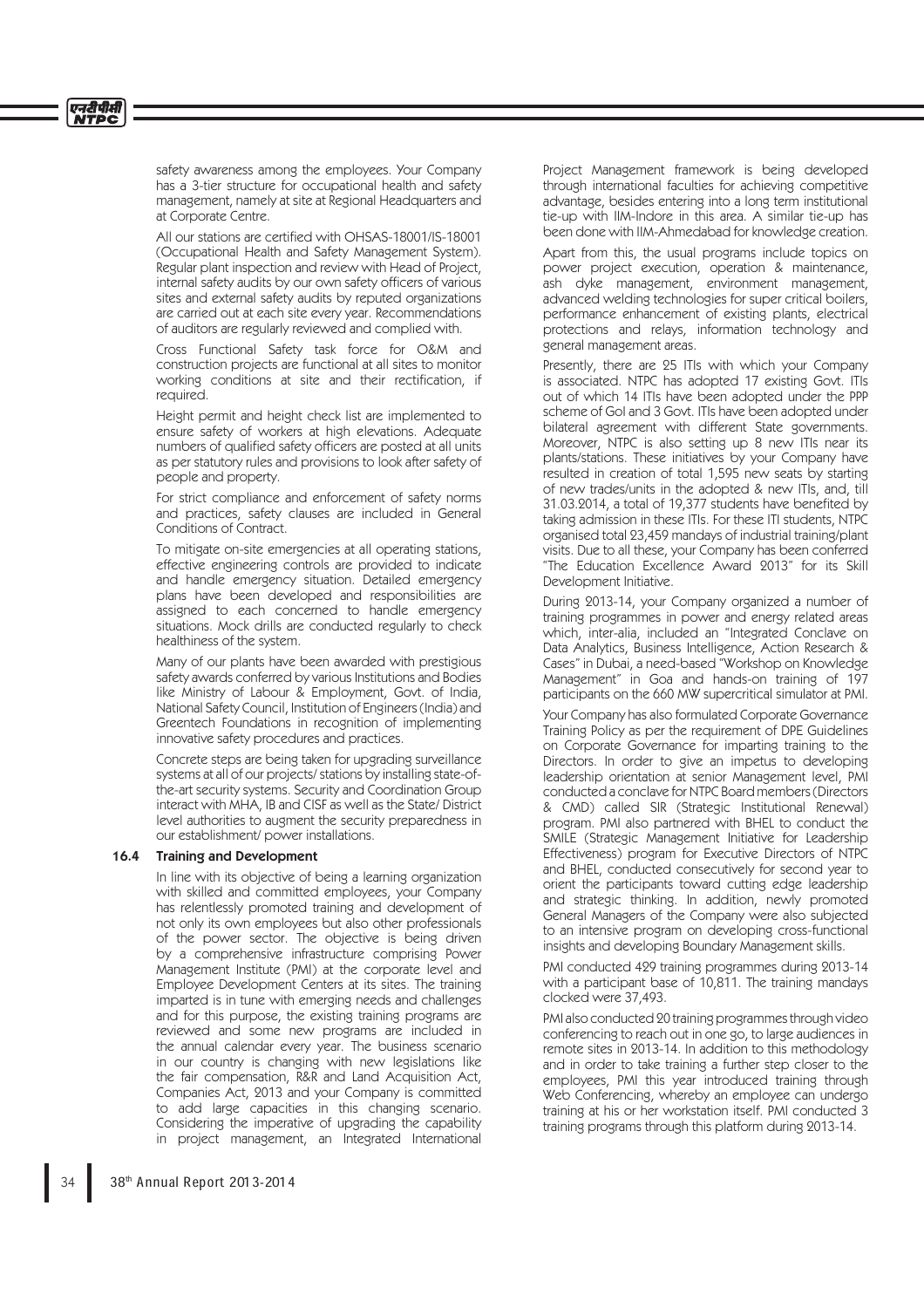

## 17. SUSTAINABLE DEVELOPMENT

 Corporate Sustainability is a business approach that creates long-term consumer and employee value by creating a 'green' strategy aimed towards the natural environment and taking into consideration every dimension of how a business operates in the social, cultural and economic environment. The sustainability agenda of your Company addresses all aspects related to sustainable development and promotes leadership in environmental management, social responsibility and economic performance (triple bottom line approach).

 Your Company has prepared its Sustainability Report 2012-13 based on various initiatives taken in area of environment, economic, labour practices, human rights, society and product responsibility. The report was in line with internationally accepted 'Global Reporting Initiative' guidelines. The report has been assured by an independent external assurance provider.

 Business Responsibility Report is attached as Annex-X and forms part of the Annual Report.

# Initiatives by the Company

 Your Company has developed a Policy on Sustainable Development in accordance with which a sustainable development plan was prepared for the year 2013- 14. It mainly covers area of waste management, water management, bio-diversity conservation, energy management and promotion of renewable energy, life-cycle studies and reduction in air emissions. Major activities carried out under this plan included plantation of more than 4 lac saplings in and around NTPC plants, installation of roof top solar PV, solar street lights at various stations, rehabilitation of water body, rain water harvesting, installation of bio-methanation plant, vermin composting, other techniques for conversion of domestic waste in organic fertilizer, studies like pollutant source apportionment, human health risk assessment and environment impact assessment.

A total expenditure of  $\bar{\tau}$  18.58 crore was incurred on these Sustainable Development Projects during the Financial Year 2013-14.

 In its endeavor to achieve the goals of Sustainable Development, your Company is addressing the issues through multi-pronged approach as per the details given below:

# 17.1 Inclusive Growth –Initiatives for Social Growth

#### 17.1.1 Corporate Social Responsibility:

 Your Company has always discharged its social responsibility as a part of its Corporate Governance philosophy. It follows the global practice of addressing CSR issues in an integrated multi stake-holder approach covering the environmental and social aspects.

 CSR has been synonymous with NTPC's core business of power generation. NTPC's spirit of caring and sharing is embedded in its mission statement. NTPC has a comprehensive Resettlement & Rehabilitation (R&R) policy covering community development (CD) activities which has been revised and updated from time to time. CD activities in green field area are initiated as soon as project is conceived and thereafter extensive community / peripheral development activities are taken up along with the project development. A separate CSR- Community Development Policy, formulated in July 2004 and revised in August 2010 in line with DPE guidelines, covers a wide range of activities including implementation of key programmes through a trust 'NTPC Foundation'.

 Your Company, being a member of Global Compact Network, India, confirms its involvement in various CSR activities in line with 10 Global Compact principles and shares its experience with the representatives of the world through "Communication on Progress". It submits its Communication on Progress (COP) to UN Global Compact on regular basis. A report on progress made in this area is enclosed at Annex- VIII to this Report.

### Expenditure incurred towards CSR Activities:

A total expenditure of  $\overline{\xi}$ 109.77 crore was incurred towards Corporate Social Responsibility expenses during the Financial Year 2013-14, which was 0.87% of the net profit after tax of the previous year.

# Awards:

 Your Company received Golden Peacock Award 2013 for CSR, Appreciation Certificate from ASSOCHAM CSR Excellent Award 2013 and Special Jury Commendation from FICCI CSR Award 2012-13.

# 17.1.2 NTPC Foundation

 NTPC Foundation is engaged in serving and empowering the physically challenged and economically weaker sections of the society.

 Initiatives undertaken by the Company are covered under Annex-VII to this Report.

### 17.1.3 Rehabilitation & Resettlement (R&R)

 Your Company is committed to help the people affected by its projects and has been making all its efforts to improve the socio-economic status of Project Affected Persons (PAPs). In order to meet its social objectives, your Company is focusing on effective R&R of PAPs and undertaking community development activities in and around the projects.

 Land availability for bulk tendered projects for which award was placed during the year was ensured through proactive redressal of R&R issues.

 Initial community development (ICD) activities in the area of Health, Education, Sanitation, Drinking water, Infrastructure facilities etc for Bilhaur project was approved after consultation with the stakeholders and for Khargone project, provisions for ICD activities was enhanced during the year. Implementation of earlier approved ICD activities continued at Barethi, Darlipali, Gajmara, Khargone, Jhajjar, Nabinagar (BRBCL) and Nabinagar (NPGC) projects.

 R&R activities and CD activities in the area of in the area of Health, Education, Sanitation, Drinking water, Infrastructure facilities, capacity building etc were implemented at the new Greenfield projects after finalization of respective R&R Plan in consultation and participation of the stakeholders at Gadarwara, Lata-Tapovan and Dulanga projects. Provisions under R&R Plans was enhanced for North Karanpura, Tapovan-Vishnugad, Pakri-Barwadih, Chatti-Bariatu and Kerandari projects. At other thermal, hydro and coal mining projects like Barh, Bongaigaon, Dadri, Kanti, Korba, Kudgi, Lara, Mouda, Solapur, Tanda, Vallur, Vindhyachal, Koldam, Talaipalli projects, R&R activities continued throughout the year.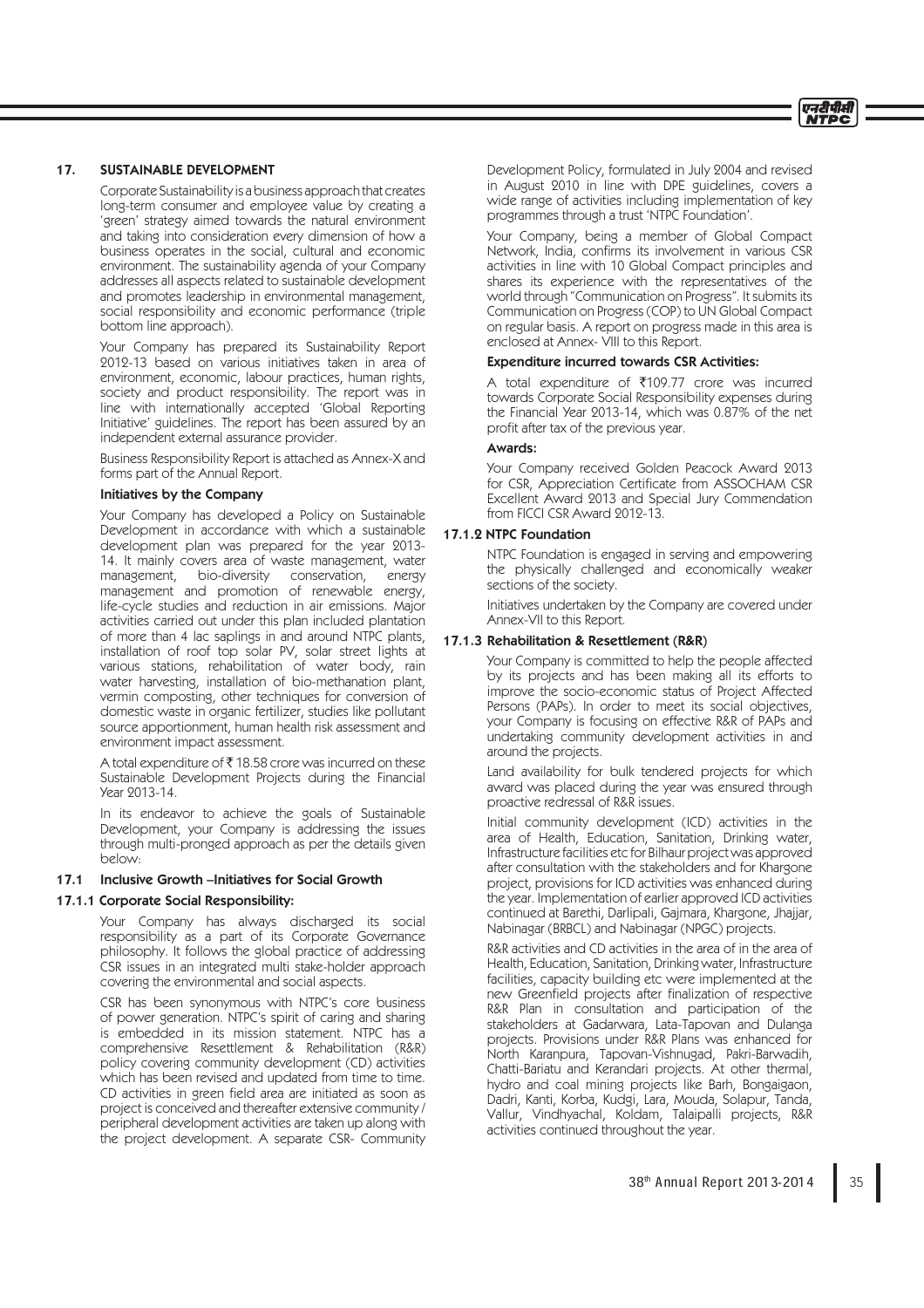For the benefits of project affected persons and neighbouring population, 'Mobile Health Clinic' was deployed by Kudgi and Nabinagar (NPGC) projects. Toilets have been constructed for PAPs at Kudgi and Khargone projects. Drinking water facility has been augmented for supplying of water for project affected villages at Solapur project.

 Socio-economic Survey (SES) for Bilhaur, Mouda-II and Gajmara is in progress.

# 17.2 Environment Management – Initiatives for preserving Environment

# Vision Statement on Environment Management:

"Going Higher on Generation, lowering GHG intensity'

 Your Company is pursuing the objective of environment protection as one of its prime responsibilities and focuses its efforts to mitigate the impact of its operation on surrounding environment. Around 12-15% of the project cost is spent on various environment protection equipments. To meet the environmental challenges of 21<sup>st</sup> century and beyond, the Company has adopted sound environment management practices and advanced environment protection system to minimize impact of power generation on environment.

 Your Company has adopted advanced and high efficiency technologies such as super critical boilers for the upcoming green field projects. Your company is augmenting its capacity by installing solar power systems and micro hydel power systems attached to its thermal power stations, wherever possible, so as to encourage garnering of renewable energy resources. The Company is also designing its up-coming plants to use beneficiated coal and imported low ash coal. These measures are aimed not only to achieve reduction in pollution and minimize use of precious natural resources but also to lead to reduction of CO<sub>2</sub> emissions per unit of generation thereby reducing global warming.

17.2.1 Control of Air Emissions: High efficiency Electrostatic Precipitators (ESPs) with efficiency of the order of 99.97% and above, with advanced control systems have been provided in all coal based stations to keep Suspended Particulate Matter (SPM) below permissible limits. All up-coming new plants are being provided with ESPs designed in such a manner that would cater to the anticipated future norms. Performance enhancement of ESPs operating over the years is being carried out by augmentation of ESPs fields, retrofitting of advanced ESP controllers and adoption of sound O&M practices. Flue Gas Conditioning systems have also been provided at our old units which are helping in reduction of SPM emissions below statutory limits even during coal quality variations due to blending of coal etc. Also, massive R&M program is being undertaken to upgrade air pollution equipments to reduce SPM emissions.

> NOx control in plants is achieved by controlling its production by adopting best combustion practices. Since tall stacks are provided in coal stations, NOx emitted through stacks is widely dispersed and diluted. In gas based stations, NOx control systems (hybrid burners or wet DeNOx) have been provided for good combustion practices.

> Fugitive emission from ash pond is controlled by

maintaining water cover, tree plantation on abandoned ash ponds, water spray and earth cover in inactive lagoons. Providing dust suppression and extraction system in CHP area has further added to reduction in fugitive dust in the vicinity of power stations.

17.2.2 Control of water pollution and promotion of water conservation: Various water conservation measures have been taken up to reduce water consumption in power generation by using 3Rs (Reduce, Recycle & Reuse) as guiding principle.

> Provision of advanced treatment facilities such as Liquid Waste Treatment Plants (LWTP), Recycling Systems for Ash Pond Effluent called Ash Water Recirculation System (AWRS) and closed cycle condenser cooling water systems with higher Cycle of Concentration (COC), rain water harvesting wherever possible and reuse of treated sewage effluent for horticulture purposes are some of the measures implemented in most of the stations. All these measures have resulted in reduction of effluent discharge from the power plants of NTPC.

17.2.3 Ash Management: Ash dykes in the stations have been engineered to ensure that all safety and environmental issues are addressed at design stage itself.

> Multi-lagoon ash ponds with provision of over-flow lagoons and ash pipe garlanding arrangement for change over of ash slurry feed points have been provided for effective settlement of ash particles.

> Water sprinklers have been provided in the ash pond areas for spraying water in dried up portion of lagoons for control of fugitive dust. Efforts are made to maximize utilization of ash through use of Dry Ash Extraction System (DAES).

> Unutilized ash is sent to ash pond by making ash slurry. The decanted water in Ash Pond is recycled back with the help of Ash Water Recirculation System (AWRS) for making ash slurry again, leading to reduction in water consumption.

- 17.2.4 Automation of environment measurement system: 67 continuous ambient air quality monitoring stations (AAQMS) have been installed to capture the real time data and access thereof viz., PM 10, PM 2.5, SOx, NOx and access has been provided to the Central Pollution Control Board and State Pollution Control Boards. Additional ozone analyzers for ambient air are also being provided at the stations. Continuous Emission Monitoring Systems (CEMS) to monitor SOx, NOx and CO $_{\textrm{\tiny{\it{2}}} }$  in all its units on real time basis are being installed in all existing units of the Company. For all the upcoming projects, real time monitors for ambient air and emissions are included in the engineering packages during design stage itself.
- 17.2.5 Environmental Studies: Your Company has taken a number of studies for better environment protection and to develop strong scientific database.
- 17.2.6 Tree Plantation: Your Company has planted about 21 million trees till date in and around its projects as a measure of massive afforestation.

 The afforestation has not only contributed to the 'aesthetics' but also helped in carbon sequestration by serving as a 'sink' for CO<sub>2</sub> released from the stations and thereby protecting the quality of ecology and environment in and around the projects.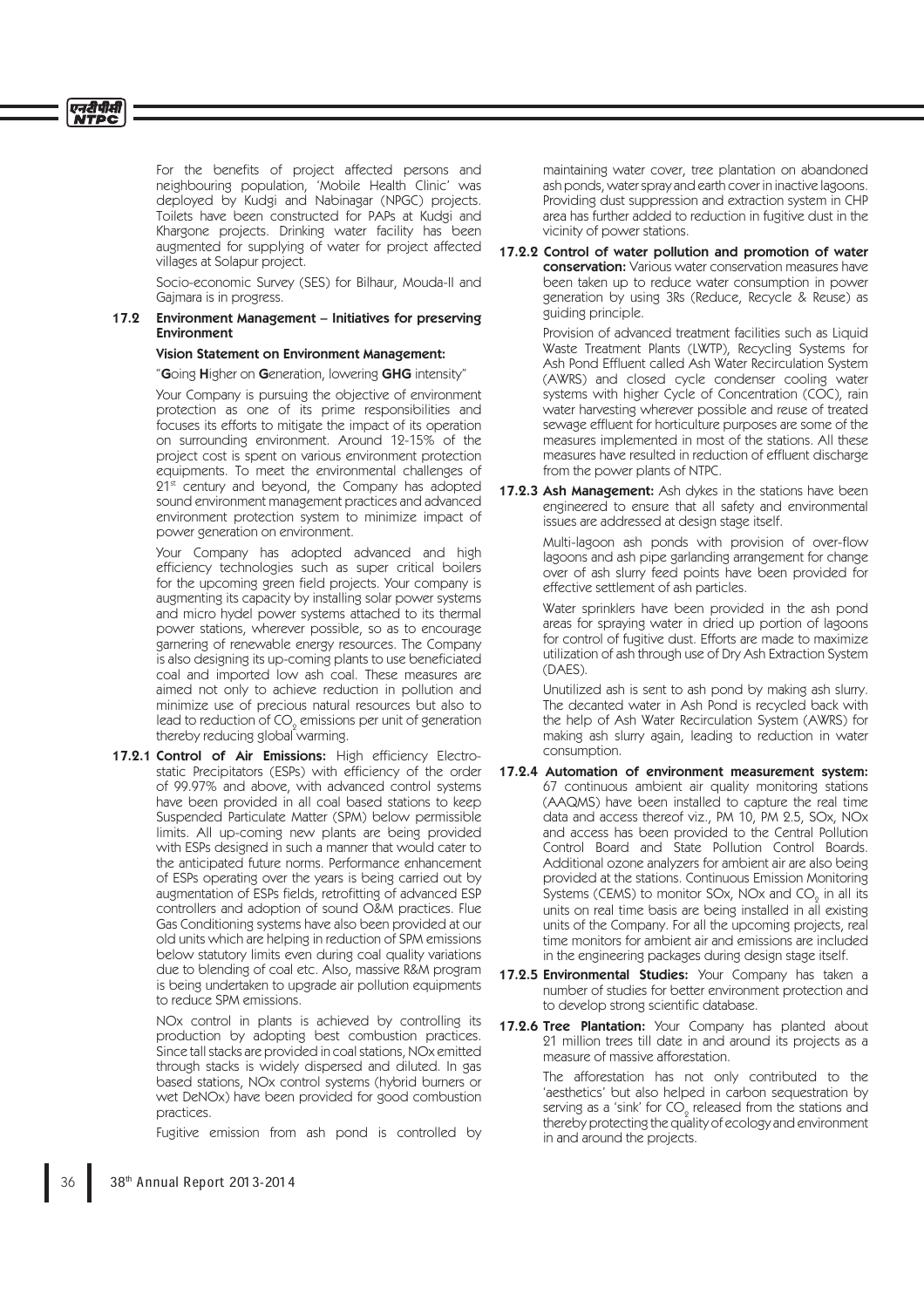

### 17.2.7 ISO 14001 & OHSAS 18001 Certification: NTPC's stations have been certified with ISO 14001 and OHSAS 18001 by reputed National and International certifying agencies as a result of sound environment management systems and practices.

## 17.3 Quality Assurance and Inspection (QA&I)

 Your Company has a quality assurance and inspection division which mainly focuses on quality assurance in every aspect like quality and timely supplies for large capacity units. It continues to emphasize the strict implementation of quality systems in construction as well as in operations of all the projects/ stations. Regular quality system audits are undertaken at our project construction sites to ensure continuous improvements in implementation of quality system improvements.

 Your company has now added four overseas inspection offices at Japan, China, Germany and Vietnam.

 A recent initiative has been undertaken by your Company to improve the procurement of critical/ bulk spares for power stations, to ensure quality and reliability of spares and standard quality plans for 30 such spares have been prepared by QA&I Department.

 Your Company is represented on various technical committees of ISO and IEC and is actively contributing in formulation and updation of power sector technical and quality standards/ guidelines.

### 17.4 Clean Development Mechanism (CDM)

 Your Company is undertaking climate change issues proactively.

 The methodology for super critical technology prepared by NTPC viz. "consolidated base line and monitoring methodology for new grid connected fossil fuel fired power plants using less GHG intensive technology" has been approved by "United Nations Frame Work Convention on Climate Change (UNFCCC)" under 'Approved Consolidated Methodology 13 (ACM0013)'.

 Two of its solar projects namely 5MW each solar PV project at Dadri and Port Blair, Andaman & Nicobar had already been registered with UNFCCC. Another two projects namely 5MW solar PV project at Faridabad and 8MW Small Hydro Power Project at Singrauli are in advanced stage of validation for submission to UNFCCC for CDM registration. Verification/ issuance of CERs for 5 MW solar power PV project at Dadri and 5MW solar power PV project at A&N are in process.

 In addition, your company's projects namely North Karanpura, Tapovan Vishnugad HEPP, energy efficiency projects at Singrauli and Dadri have got host Country Approval from National CDM Authority.

### 17.5 Ash Utilisation

 During the year 2013-14, 57.83 million tonnes of ash was generated and 25.37 million tonnes of ash had been utilized for various productive purposes. This was 43.88% of the total ash generated.

 Important areas of ash utilization are – cement & asbestos industry, ready mix concrete plants (RMC), road embankment, mine filling, ash dyke raising & land development. 7.19 million tonnes of ash has been issued to cement, RMC and other industries in the financial year 2013-14.

 Pond ash from all stations of NTPC is being issued free of cost to all users. Fly ash is also being issued free of cost to fly ash/ clay-fly ash bricks, blocks and tiles manufacturers on priority basis over the other users from all NTPC coal based thermal power stations. The funds collected from sale of ash is being maintained in a separate account by NTPC Vidyut Vyapar Nigam Limited, a wholly-owned subsidiary company of NTPC and the same is being utilized for development of infrastructure facilities, promotion and facilitation activities to enhance ash utilization.

 The quantity of ash produced, ash utilized and percentage of such utilization during 2013-14 from NTPC Stations is at Annex-IX.

# 17.6 RURAL ELECTRIFICATION

 NTPC, through its wholly owned subsidiary NESCL, is carrying out the implementation of rural electrification work in 5 States namely Madhya Pradesh, Chhattisgarh, Odisha, Jharkhand and West Bengal under Government of India, flagship program, Rajiv Gandhi Grameen Vidyutikaran Yojana (RGGVY). During this period, 1,442 villages were electrified and 24,742 Below Poverty Line (BPL) connections were provided. The cumulative achievement till 31st March 2014 is 33,807 villages and 26,27,485 BPL connections.

# 17.7 CenPEEP – towards enhancing efficiency and protecting Environment

 NTPC initiated a unique voluntary program of GHG emission reduction by establishing 'Center for Power Efficiency and Environmental Protection (CenPEEP)' and under this program, it is estimated that over 37 million tons of CO $_{\textrm{\tiny{\textrm{2}}}}$  has been avoided since 1996.

> CenPEEP is also coordinating the implementation of 'Perform, Achieve & Trade (PAT) Scheme' under Prime Minister's National Mission on Enhanced Energy Efficiency (NMEEE) in NTPC where all 22 stations of NTPC are designated Consumers (DC). Based on gap analysis, a joint action plan is prepared with Station for improvement of efficiency and auxiliary power to achieve the PAT targets in the year 2014-15.

> Thrust has been given to efficiency improvement & auxiliary power reduction through strategic initiatives of Energy Efficiency Management System (EEMS), Energy management System (EMS), Energy Audit System and reliability improvement through 'Knowledge Based Maintenance' systems. Optimization of cooling tower performance and air-preheater has also been taken up as thrust area. Leveraging the use of information technology, new initiatives have been taken with installation of on - line systems such as Thermal Loss Analyser (TLA) and System Energy Efficiency Display (SEED) for tracking and gap analysis of heat rate and auxiliary power consumption. These systems assist the operator and facilitate the trending of degradation of equipment performance and formulation of action plans for improvement. Evaluation has also been done for use of performance diagnostics off-line tool based on first principle energy / mass balance to help in efficiency and capacity gap analysis and performance baselining of some of the NTPC units thereby enhancing skill for problem analysis.

> Under Indo-US bilateral program 'Partnership to Advance Clean Energy – Deployment (PACE-D)' being implemented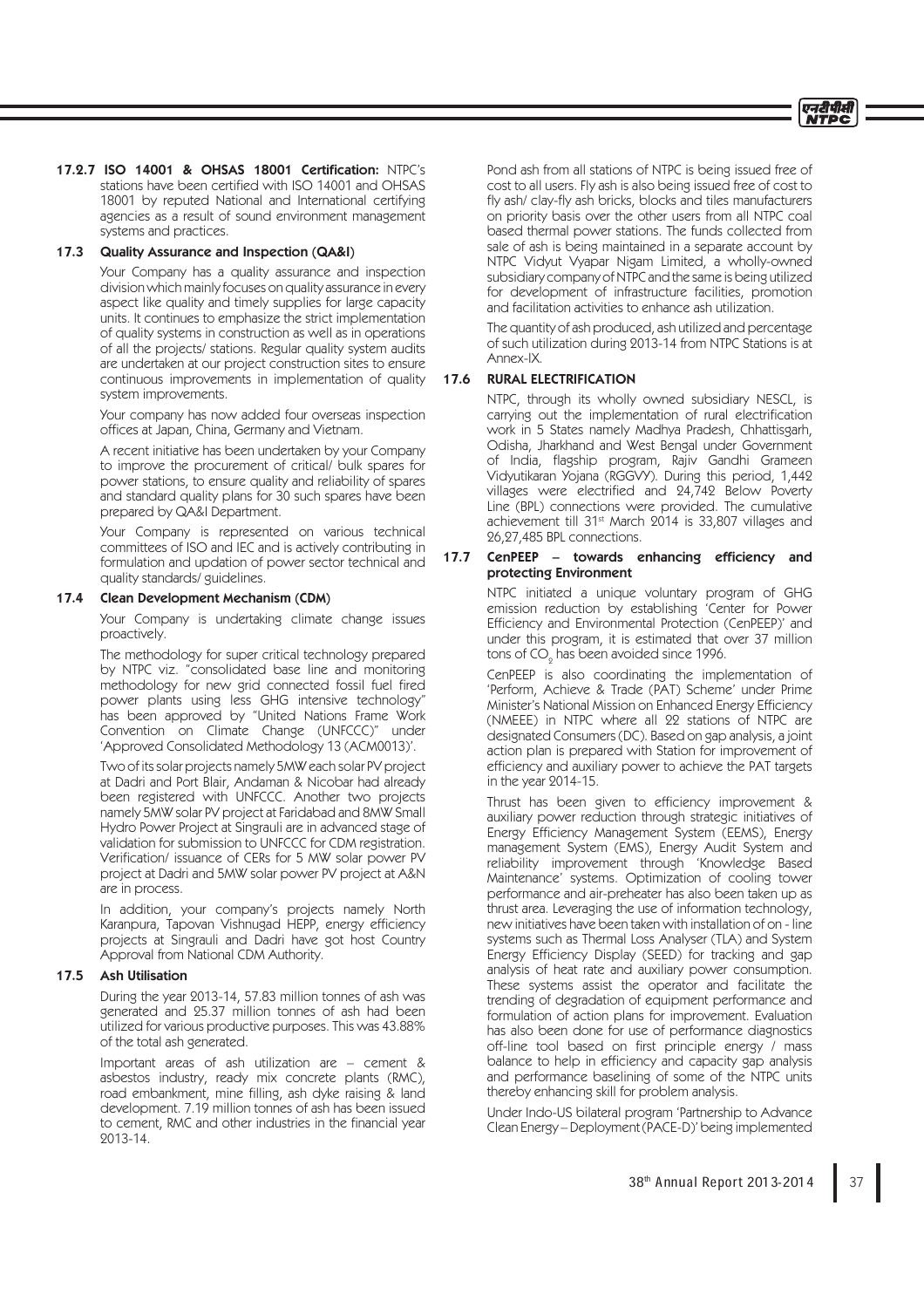with support of USAID, assessment of efficiencies has been done for two State utilities namely Haryana and Maharashtra and action plans were formulated for them. A 'Best practices manual for super critical units' has been prepared jointly with US experts and was released by Secretary (Power) Govt of India on the occasion of NTPC International O&M Conference 2014. Work on 'benchmarking methodology document', 'coal blending impact studies' and pilot program on Advanced Pattern recognition (APR) is underway with the help of US experts.

### 18. NETRA – R&D Mission in Power Sector

 NTPC Energy Technology Research Alliance (NETRA), the research & development wing of NTPC focuses on areas of efficiency & availability improvement; cost reduction; renewable and alternative energy source; climate change & environment protection; and providing scientific support to utilities.

 Research Advisory Council (RAC) of NETRA comprising eminent scientists and experts from India and abroad is in place to steer research. Scientific Advisory Council (SAC) with Executive Directors as its members provides directions for undertaking specific applied research projects aimed to develop techniques in power plant for efficient, reliable and environment friendly operation with emphasis on reducing cost of generation. The meetings for both these Advisory Councils were held periodically.

In order to provide maximum possible benefit to the stations, many projects/activities have been undertaken for implementation like waste Flue gas based air conditioning system for control rooms at Ramagundam, Computational Fluid Dynamics (CFD) modeling based plant improvement in boiler and CW system for increasing efficiency and reducing auxiliary power consumption, robotic inspection of boiler pressure parts, PDC-RVM based expert system for transformer condition monitoring etc. Development of many in-house products/technologies is in advance stage like NETRA e Power Plant Solution (NePPS) based on Artificial Intelligence Software for real time plant performance monitoring, optimization & diagnostic, Flue gas utilization for pH reduction of re-circulating ash pond water at Ramagundam etc. NETRA continued to provide scientific support to all NTPC stations as well as many other utilities stations in the area of oil/water chemistry, environment, electrical, Rotor dynamics etc for efficient performances.

 Some state-of-the-art facilities established for condition monitoring and diagnostic techniques include frequency scanning eddy current system for evaluation of coating on gas turbine blades; portable automated ball indentation for evaluation of in-situ mechanical properties; eddy current array, Time of Flight Diffraction technology for rapid, reliable, accurate inspection of weldments of high pressure and high temperature pipeline and headers, Energy Dispersive X-Ray Fluoresce, Frequency Domain Spectroscopy, Simultaneous Thermal Analyzer, Particle Counter (NAS Value) etc.

 NTPC has inked an umbrella MOU with Indian Institute of Science, Bangalore to promote research in CFD, renewable, water chemistry, ash utilization etc.

 Agreement has been signed with KFW, Germany for setting up of (i) Advanced Test and Qualification Centre for Concentrating Solar Thermal Technologies with DLR Germany (ii) Advance pilot test setup for 91kwp concentrating solar PV and PV characterization test lab with ISE-Fraunhofer, Germany.

 NETRA laboratories are accredited as per ISO 17025 and its NDT laboratory has also been recognized as "Well known Remnant Life Assessment Organization" under the Boiler Regulations, 1950.

 Phase-II NETRA infrastructure is under construction with approx 21,000 sq m floor area and is expected to be completed in FY 2014-15. Phase II will have 30 laboratories, workshop, pilot plant bay and an auditorium with seating capacity of 400 persons.

 NETRA organized National Workshops during 2013-14 in the area of Sensors for Power Plant Process & Equipment, Metallurgical Aspects in Power Plants, Condition monitoring and Life Assessment of Transformers, and also Coordinated International Conference on "Advance Technologies & Best Practices for Super Critical Thermal Plants" under PACE-D Technical Assistance Program.

# 19. IMPLEMENTATION OF OFFICIAL LANGUAGE

 Your Company has taken several steps for the propagation and implementation of Official language 'Hindi' in the Company. The progress of usage of Hindi was inspected and proper suggestions were given to the Heads of the Offices. The quarterly meetings of the Official Language Implementation Committee were held to review the implementation of 'Hindi' in the organization.

 Hindi Diwas and Hindi Competitions were organized from 1<sup>st</sup> to 13<sup>th</sup> September, 2013 in the Corporate Office as well as in all the Projects and Regional HQ of NTPC. NTPC Limited received All India Indira Gandhi Rajbhasha Second Prize from Hon'ble President of India, Shri Pranab Mukherjee. Various Hindi workshops and Hindi Computer Training were conducted for the employees. Your Company organized Akhil Bhartiya Rajbahsha Sammelan for Power Sector Undertakings on 9th May, 2013. Annual Rajbhasha Conference for the Heads of Rajbhasha was held on 10<sup>th</sup> & 11<sup>th</sup> May, 2013.

All office orders, formats and circulars were issued in Hindi as well. Important advertisements and house journals were released in bilingual form- in Hindi and in English. Two issues of half-yearly Hindi magazine 'Vidyut Swar' was published to promote creative writing in Hindi.

 Your Company's website also has a facility of operating in bilingual form- in Hindi as well as in English.

# 20. VIGILANCE

### 20.1 Vigilance Mechanism:

 Your Company ensures transparency, objectivity and quality of decision making in its operations, and to monitor the same, the Company has a Vigilance Department headed by Chief Vigilance Officer, a nominee of Central Vigilance Commission. The CVO reports to the Central Vigilance Commission.

 The four units of Vigilance Department namely Corporate Vigilance Cell, Departmental Proceeding Cell (DPC), MIS Cell and Technical Cell (TC) deal with various facets of vigilance mechanism. The Vigilance Department submits its report to the Competent Authority and also to the Board of Directors.

Surprise checks are being conducted in various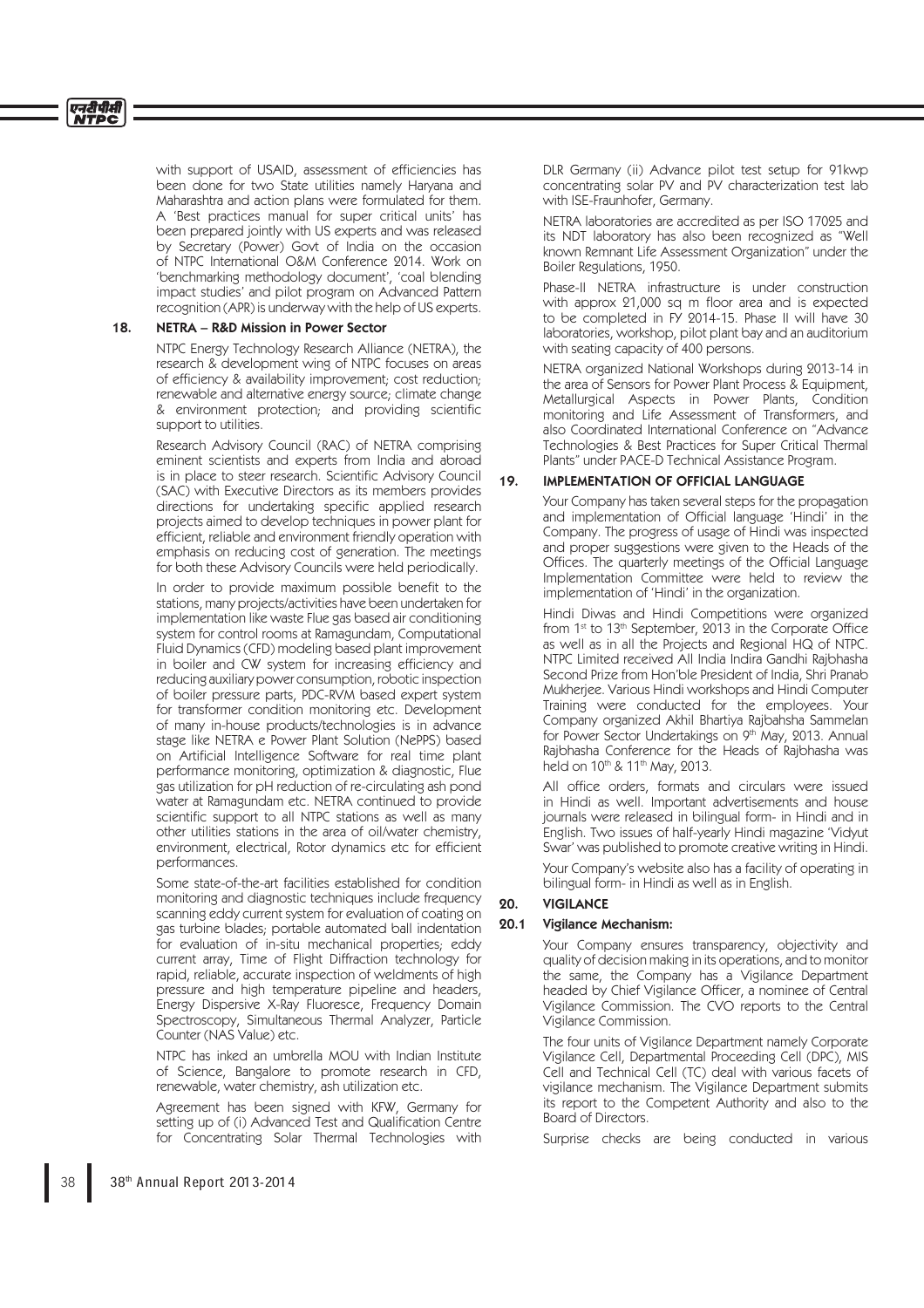

departments and recovery is being made against discrepancies, if any, found. Vigilance department issued various circulars for improvements in systems like import of coal, material handling, single tender awards, owner issue materials, utilization of non-moving items etc. A total of 146 vigilance complaints were received during the year, out of which 82 complaints have been resolved and balance 64 complaints are under various stages of investigations.

 As per the directive of DOPT/ MOP, the property returns of all the executives have been published on NTPC Website.

# 20.2 Workshops and Vigilance Awareness Week

 Preventive Vigilance Workshops are being conducted every year to sensitize employees about DO's and DON'Ts in work areas and their role in preventing corruption. 19 such workshops were held across NTPC in which 529 employees participated.

 Vigilance awareness week was observed from October 28, 2013 to November 2, 2013 across all NTPC projects and sites.

## 20.3 Implementation of Integrity Pact

 Your Company is committed to have total transparency to its business processes and as a step in this direction; it signed a Memorandum of Understanding with Transparency International India in December, 2008. The Integrity Pact is being implemented for all contracts having value exceeding  $\bar{\tau}$  10 crore. Two Independent External Monitors have been nominated by the Central Vigilance Commission for all contracts with value exceeding ` 100 crore. Regular meetings are being organized with Independent External Monitors.

#### 20.4 Implementation of various policies/ circulars

#### 20.4.1 Fraud Prevention Policy

 The Fraud Prevention Policy has been formulated and implemented in your Company since 2006. The cases referred by the nodal officers are being investigated immediately to avoid fraudulent behaviors as defined in the Fraud Prevention Policy.

## 20.4.2 Complaint Handling Policy

 Vigilance department has formulated and implemented Complaint Handling Policy w.e.f. 01.08.2013 which contains the procedure for handling various complaints lodged with the department.

# 20.4.3 Whistle Blower Policy

 Whistle Blower Policy has been issued to build and strengthen a culture of transparency and trust in the organization and to provide employees with a framework/ procedure for responsible and secure reporting of improper activities within the company and to protect employees who raise concern about improper activities/ serious irregularities.

#### 21. RIGHT TO INFORMATION

 Your Company has implemented Right to Information Act, 2005 in order to provide information to citizens and to maintain accountability and transparency. The Company has put RTI manual on website for access to all citizens of India and has designated a Central Public Information Officer (CPIO), an Appellate Authority and APIOs at all sites and offices of NTPC.

 During 2013-14, 1,226 applications were received under the RTI Act, out of which 1,171 applications were replied to.

# 22. USING INFORMATION AND COMMUNICATION TECHNOLOGY FOR PRODUCTIVITY ENHANCEMENT

 NTPC has implemented an Enterprise Resource Planning (ERP) package covering maximum possible processes across the organization including subsidiaries. In addition to the core business processes and Employee Self Service (ESS) functionality, the ERP solution also includes e-procurement, Knowledge Management, Business Intelligence, Document Management, Workflow etc. The ERP system is fully managed through in-house expertise from process groups and technical groups. Parallely, inhouse solutions have been developed to take care of the non-ERP areas.

 A state-of-the-art main data center with centralized server facility to cater to the needs of entire Company is located at Noida. There is a disaster recovery center at Hyderabad as a full back up for real time changeover in case of any emergency.

 Videoconferencing (VC) facility is widely used for management reviews/ training/ deliberations among locations. The facility has also been augmented to hold VC with external agencies in secured manner.

In order to improve upon efficiency and bringing transparency in procurement process in NTPC, e-procurement process using SRM module of ERP is widely used.

 An emergency response system (ERS) has been deployed and hosted centrally at Noida to cater to different requirements of sending information to the employees using SMS services and emergency alerts during Voice Calls.

 Various other applications have been developed to take care of RTI, Parliament Questions Management, legal system, transit camp booking requirement etc.

 NTPC tender website www.ntpctender.com is being regularly used for publishing all open tenders on the Internet. Additional Website www.ntpcexemployees. co.in for facilitating superannuated employees has also been hosted.

 The Information Technology department at Corporate Center Noida has been awarded certificate in recognition of the organization's Quality Management System which complies with ISO 9001:2008 for "Providing IT Enabled Services".

### 23. NTPC GROUP: SUBSIDIARIES AND JOINT VENTURES

 Your Company has currently 4 subsidiary companies and 21 joint venture companies for undertaking specific business activities.

 NTPC Hydro Limited, a wholly owned subsidiary of NTPC has been merged with NTPC Limited on 18.12.2013 in terms of Section 391-394 of the Companies Act, 1956.

 The names of Subsidiaries and Joint Venture Companies and the percentage of your Company's shareholding in these Companies as on 31.03.2014 are as follows: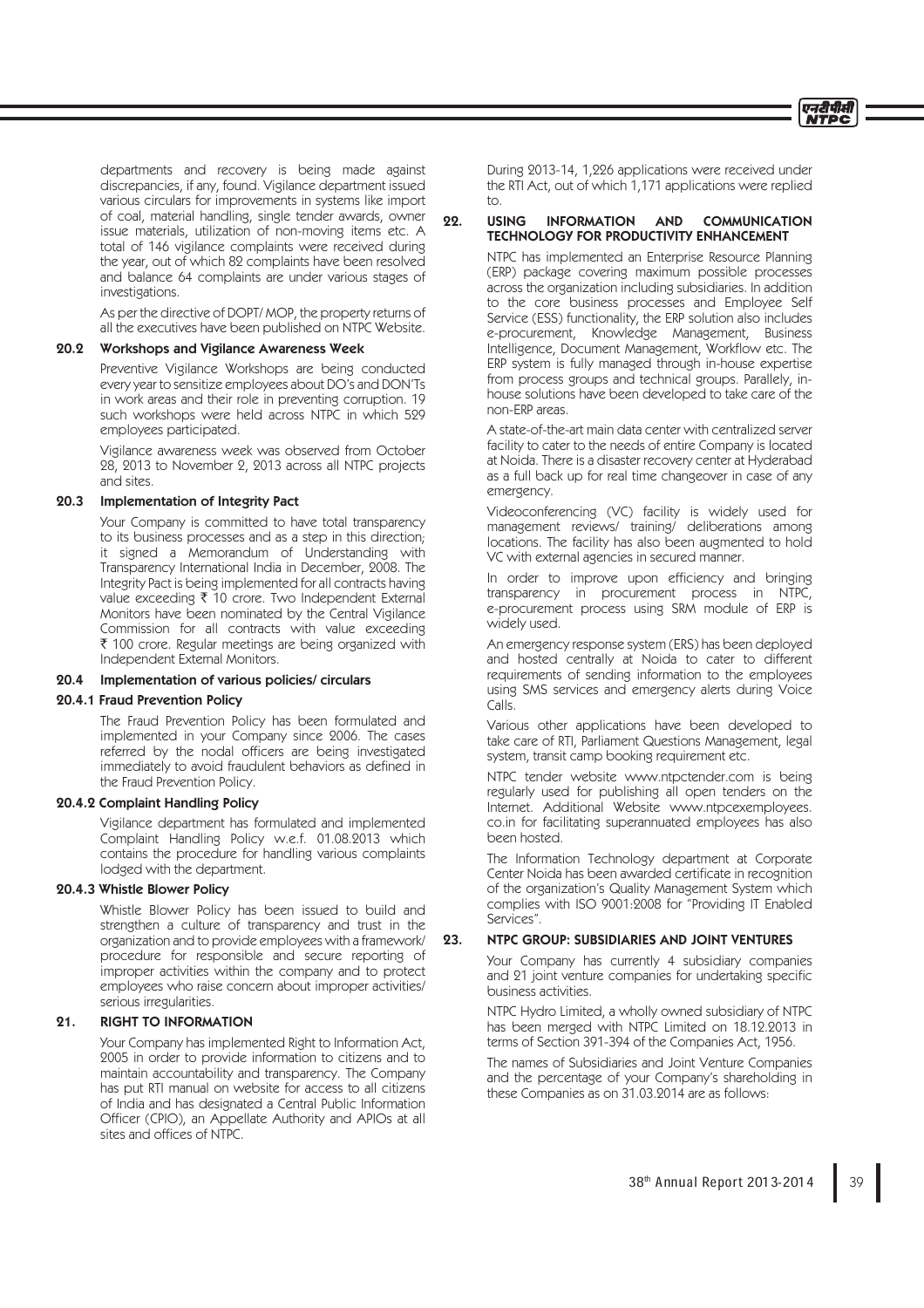#### Bangladesh - India Friendship Power Company Pvt. Ltd. 50% Subsidiaries NTPC LIMITED Joint Ventures Utility Powertech Ltd. NTPC-SAIL POWE Company Pvt. Ltd. NTPC-ALSTOM Power Services Pvt. Ltd. NTPC Tamilnadu Energy Company Ltd. Aravali Pow Company Pvt. Ltd. NTPC-SCCL Global Ventures Pvt. Ltd. Meja Urja Nigam Pvt. Ltd NTPC-BHEL Powe Projects Pvt. Ltd. Nabinagar Po Generating Co. Pvt. Ltd. BF-NTPC Energy Systems Ltd. Transformers And Electricals Kerala Ltd. Ratnagiri Gas and Power Pvt. Ltd. National High Power Test Laboratory Pvt.Ltd. National Power Exchange Ltd. International Coal Ventures Pvt. Ltd. Energy Efficiency<br>Services Ltd. CIL NTPC Urja Pvt. Ltd Trincomalee Powe Company Limited Anushakti Vidhyut Nigam Ltd. Pan-Asian Renewables Pvt. Ltd. NTPC Electric Supply Company Ltd. 100% 50% NTPC Vidyut Vyapar Nigam Ltd. Kanti Bijlee Utpadan Nigam Ltd. Bhartiya Rail Bijlee Company Ltd. 50% 50% 50% 50% 50% 50% 50% 50% 49% 44.60% 32.86% 20% 16.67% 14.28% 25% 50% 50% 49% 50% 100% 65% 74% NTPC GROUP

 The performance of these companies as well as the consolidated financial statements are briefly discussed in the Management Discussion & Analysis section. The financial statements of subsidiary companies along with the respective Directors' Report are placed elsewhere in this Annual Report.

### 24. INFORMATION AS PER COMPANIES (PARTICULARS OF EMPLOYEES) RULES, 1975

 As per provisions of Section 217 (2A) of the Companies Act, 1956 read with the Companies (Particulars of Employees) Rules, 1975, every company is required to

provide particular of employees in the Directors' Report exceeding the stipulated remuneration limit(s).

However, as per notification dated 31.03.2011 issued by the Ministry of Corporate Affairs, amending provisions of said rules, Government Companies are exempted from including such particulars in the Directors' Report.

 As your Company is a Government Company, such particulars have not been included in the Director's Report. Any member desirous of obtaining such particulars may write to the Company Secretary at the Registered Office of the Company or download them from the website www.ntpc.co.in. Such particulars shall also be made available to the shareholders on a specific request made by them during the course of Annual General Meeting to be held on 27.08.2014.

# 25. STATUTORY AUDITORS

 The Statutory Auditors of your Company are appointed by the Comptroller & Auditor General of India. M/s O.P. Bagla & Co., K.K. Soni & Co., PKF Sridhar & Santhanam, V. Sankar Aiyar & Co., Ramesh C. Agrawal & Co. and A.R. & Co.were appointed as Joint Statutory Auditors for the financial year 2013-14.

### 26. MANAGEMENT COMMENTS ON STATUTORY AUDITORS' REPORT

 The Statutory Auditors of the Company have given an unqualified report on the accounts of the Company for the financial year 2013-14. They have drawn attention towards Note-32 to the financial statements in respect of the accounting of fuel on GCV based pricing system.

 The issue has been adequately explained in Note 32 of the financial statements of NTPC for FY 2013-14 referred to by the Auditors.

### 27. REVIEW OF ACCOUNTS BY COMPTROLLER & AUDITOR GENERAL OF INDIA

You would be pleased to know that for the fifth year in a row your organization has received 'NIL' Comments on the Financial Statements for the year from the Comptroller & Auditor General of India (C&AG).

As advised by the Office of the C&AG, the comments of C&AG for the year 2013-14 are being placed with the report of Statutory Auditors of your Company elsewhere in this Annual Report.

# 28. COST AUDIT

 As prescribed under the Cost Accounting Records (Electricity Industry) Rules, 2001, the Cost Accounting records are being maintained by all stations of the Company. The particulars of Cost Auditors as required under Section 233(B) of the Companies Act, 1956 read with General Circular No. 15/2011 dated 11.04.2011 issued by Ministry of Corporate Affairs are given below:

> The firms of Cost Accountants appointed for the financial year 2012-13 were (i) M/s Dhananjay V. Joshi & Associates, Pune, Maharashtra, (ii) M/s Jugal K. Puri & Associates, Gurgaon, Haryana, (iii) M/s Mandal Mukherjee Datta & Associates, Kolkata, West Bengal, (iv) M/s S.C. Mohanty & Associates, Bhubhaneshwar, Orissa, (v) M/s V.P. Gupta & Co., Noida, Uttar Pradesh and (vi) M/s Chandra Wadhwa & Co., Daryaganj, Delhi.

> The firms of Cost Accountants appointed for the financial year 2013-14 were (i) M/s Narasimha Murthy & Co., Hyderabad, (ii) M/s Musib & Co., Mumbai, (iii) M/s Sanjay Gupta & Associates, Delhi, (iv) M/s Bandopadhyay Bhaumik & Co., Mumbai, (v) M/s S. Dhal & Co., Bhubhaneshwar and (vi) M/s R.J. Goel & Co., Delhi.

एनटीपीसी **NTPC**